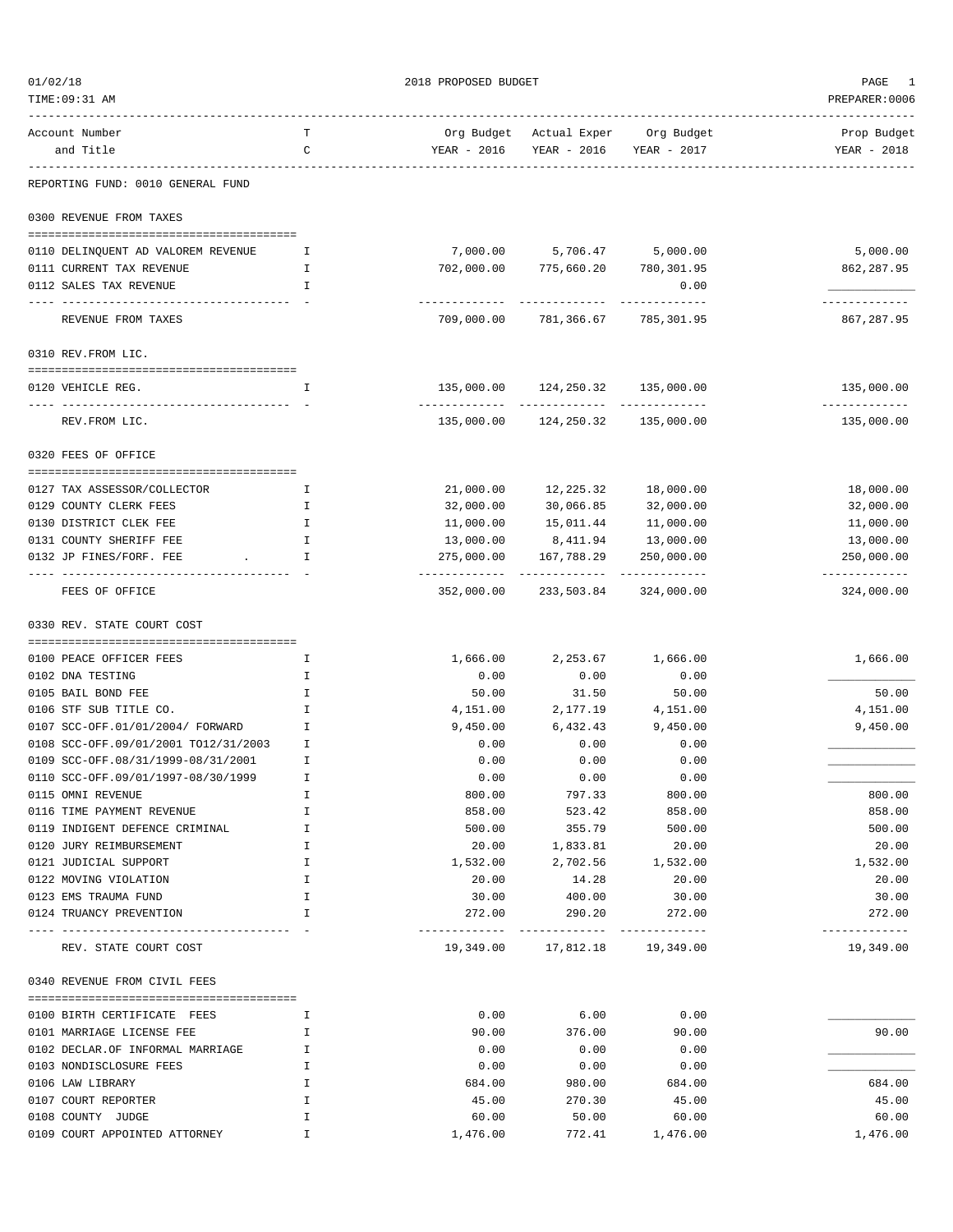01/02/18 2018 PROPOSED BUDGET PAGE 2

TIME:09:31 AM PREPARER:0006 ------------------------------------------------------------------------------------------------------------------------------------ Account Number T Org Budget Actual Exper Org Budget Prop Budget and Title C YEAR - 2016 YEAR - 2016 YEAR - 2017 YEAR - 2018 ------------------------------------------------------------------------------------------------------------------------------------ REPORTING FUND: 0010 GENERAL FUND 0110 GAME LIC FEE I 50.00 514.27- 50.00 50.00 0111 CO CLERK STATE COURT COST THE STATE OF THE STATE OF THE STATE STATE OF THE STATE STATE OF THE STATE STATE STATE STATE STATE STATE STATE STATE STATE STATE STATE STATE STATE STATE STATE STATE STATE STATE STATE STATE STA 0112 DIST CLK STATE COURT COST THE SERVICE OF THE SERVICE OF THE SOC.00 S00.00 S00.00 S00.00 S00.00 0119 INDIGENTS LEGAL SERV. JP OFFICE 1 50.00 50.00 50.00 50.00 50.00 50.00 50.00 0120 COUNTY BOND FORFITURE  $I$  1 0.00 0.00 0.00 0.00 0.00 0121 DISTRICT BOND FORFITURE I 0.00 0.00 0.00 \_\_\_\_\_\_\_\_\_\_\_\_\_ 0122 COUNTY/DIST COURT INDIGENT 1 15.00 15.00 3.35 15.00 15.00 15.00 0123 INTOX/DRUG COURT I 100.00 807.78 100.00 100.00 0124 DEATH CERTIFICATE FEES **I** ---- ---------------------------------- - ------------- ------------- ------------- ------------- REVENUE FROM CIVIL FEES 6,324.00 6,550.84 6,324.00 6,324.00 0350 REV FROM PILT ======================================== 0020 ROUTE 66 1 I 0.00 0.00 102,000.00 102,000.00 ---- ---------------------------------- - ------------- ------------- ------------- ------------- REV FROM PILT 0.00 0.00 102,000.00 102,000.00 0380 REV FROM OTHER GOVERNMENT UNITS ======================================== 0100 ARMSTRONG COUNTY APPRAISAL DISTRICT I 6,600.00 17.34 6,600.00 6,600.00 0102 AGREEMENT IN PRINCIPAL/PANTEX/SECO I 72,033.00 144,606.20 82,441.00 82,490 82,441.00 0103 TEXAS DEPT PUBLIC SAFETY/GDEM I 0.00 0.00 0.00 0.00 0.00 0104 JUDGE SUPPL. OFF.OF CRT ADM. I 25,200.00 25,247.82 25,200.00 25,200.00 0105 TOBACCO SETTLEMENT  $I$  1 0.00 0.00 0.00 0.00 0106 STATE LAW ENFORC.EDU FUND (LEOSE) I 0.00 0.00 1,163.00 1,163.00 0112 JAG GRANT I 0.00 0.00 0.00 \_\_\_\_\_\_\_\_\_\_\_\_\_ 0113 INMATE HOUSING 10,000.00 1 CONTROL I CONTROL IS A GAUSSING DESCRIPTION OF LOCAL CONTROL OF LOCAL CONTROL O ---- ---------------------------------- - ------------- ------------- ------------- ------------- REV FROM OTHER GOVERNMENT UNITS  $103,833.00$   $169,871.36$   $115,404.00$   $125,404.00$ 0390 FEES FROM OTHER SOURCES ======================================== 0100 CD INTEREST THE TURES I 1,000.00 1,000.00 1,000.00 1,000.00 1,000.00 1,000.00 0101 CHECKING ACCOUNT INTEREST I 1,300.00 962.04 1,300.00 1,300.00 0102 TEXPOOL INTEREST 155.00 1 1,942.56 155.00 1,942.56 155.00 155.00 0103 RESEARCH REVENUE I 5,000.00 0.00 5,000.00 5,000.00 0200 ACTIVITY BUILDING I 2,500.00 3,620.00 2,500.00 2,500.00 0201 ACTIVITY BUILDING IMPROVEMENT  $1$  0.00  $59,974.87$  0.00 0400 EQUIPMENT SALES I 0.00 0.00 0.00 \_\_\_\_\_\_\_\_\_\_\_\_\_ 0600 MISCELLANEOUS INCOME I 100.00 14,367.13 100.00 100.00 0601 JAIL PHONE INCOME **I** 15.00 402.77 15.00 0602 LAW ENFORCEMENT DONATIONS I 0.00 0.00 0.00 \_\_\_\_\_\_\_\_\_\_\_\_\_ 0603 TRANSFERRED FROM RESERVES T 0604 CLERK EFILE MONIES 1 1 0.00 16,165.60 0.00 0.00 0605 ANTENNA PAYMENT 1 1 1 1 1 1 0.00 5,900.00 0.00 0.00 0.00 0606 INSURANCE PROCEEDS THE RESERVE OF LOCAL LOCAL CONSUMING THE RESERVE OF LOCAL CONSUMING THE RESERVE OF LOCAL CONSUMING THE RESERVE OF LOCAL CONSUMING THE RESERVE OF LOCAL CONSUMING THE RESERVE OF LOCAL CONSUMING THE RE 0607 FSC/YOUTH MEALS  $I$ ---- ---------------------------------- - ------------- ------------- ------------- ------------- FEES FROM OTHER SOURCES 112,070.00 104,404.80 10,070.00 10,070.00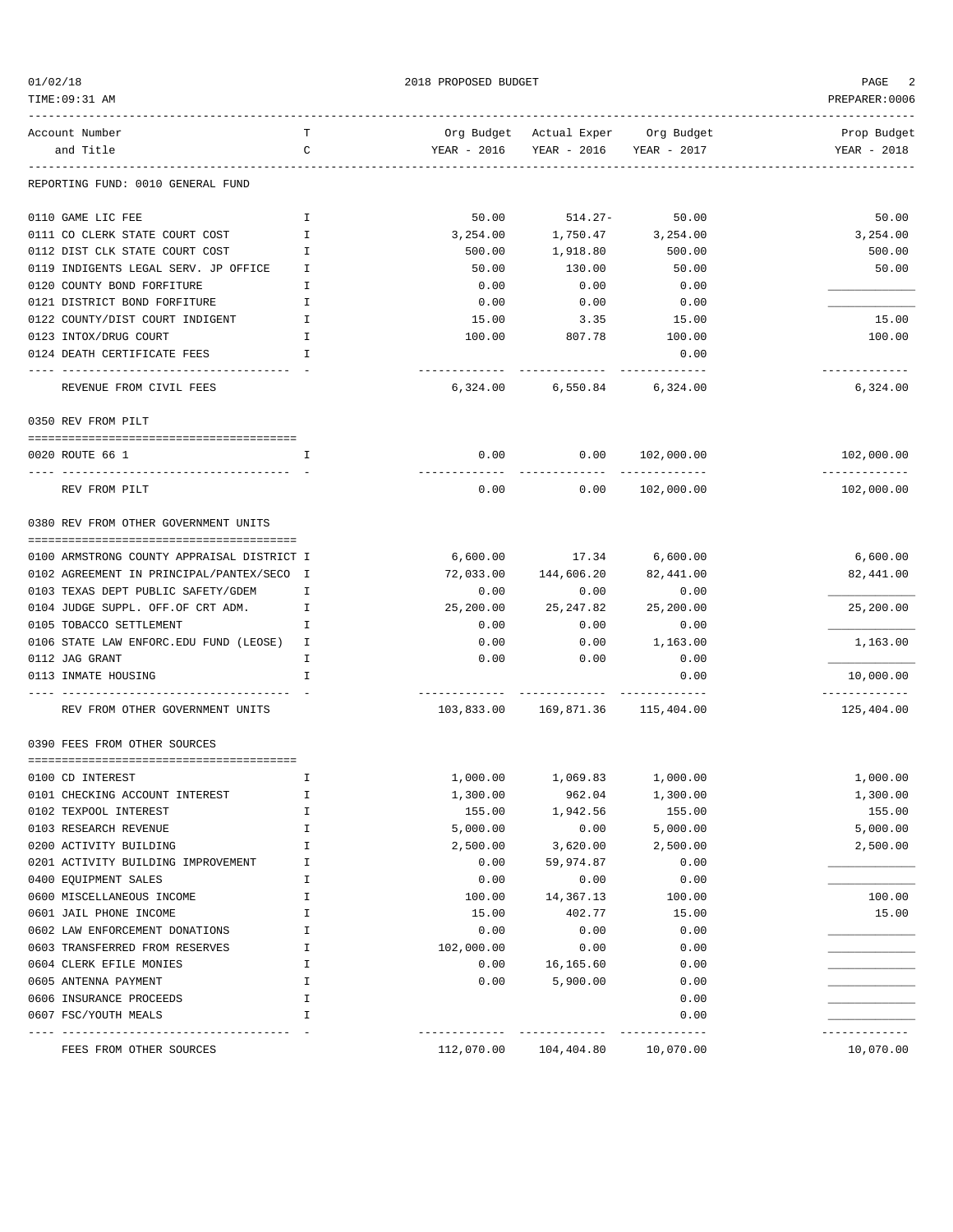| 01/02/18<br>TIME: 09:31 AM                      |        | 2018 PROPOSED BUDGET  |                                                   |                            | PAGE<br>PREPARER: 0006      |
|-------------------------------------------------|--------|-----------------------|---------------------------------------------------|----------------------------|-----------------------------|
| Account Number<br>and Title                     | т<br>C | YEAR - 2016           | Org Budget Actual Exper Org Budget<br>YEAR - 2016 | YEAR - 2017                | Prop Budget<br>YEAR - 2018  |
|                                                 |        |                       |                                                   |                            |                             |
| REPORTING FUND: 0010 GENERAL FUND               |        |                       |                                                   |                            |                             |
| 0400 GENERAL ADMINISTRATION- CO.JUDGE           |        |                       |                                                   |                            |                             |
| 0100 JUDGE SALARY                               | Е      | 6,884.00              | 7,207.62                                          | 6,884.00                   | 6,884.00                    |
| 0101 JUDGE TRAVEL                               | Е      | 669.00                | 668.98                                            | 669.00                     | 669.00                      |
| 0103 JUDGE SECRETARY SALARY                     | Ε      | 2,887.00              | 2,886.78                                          | 3,127.00                   | 3,127.00                    |
| 0104 CO.COMMISSIONER'S SALARY                   | Е      | 13,017.00             | 13,016.64                                         | 13,017.00                  | 13,017.00                   |
| 0105 CO.COMMISSIONER'S TRAVEL                   | Ε      | 8,496.00              | 8,496.00                                          | 8,496.00                   | 8,496.00                    |
| 0200 PAYROLL TAX                                | Ε      | 2,445.00              | 2,468.46                                          | 2,445.00                   | 2,445.00                    |
| 0210 RETIREMENT                                 | Е      | 1,885.00              | 1,890.66                                          | 1,885.00                   | 1,885.00                    |
| 0220 HOSPITALIZATION                            | Е      | 8,666.00              | 7,667.92                                          | 8,796.00                   |                             |
| 0300 EDUCATION                                  | Е      | 1,300.00              | 257.40                                            | 1,300.00                   | 1,300.00                    |
| 0400 TELEPHONE                                  | Ε      | 550.00                | 0.00                                              | 550.00                     | 550.00                      |
| 0500 SUPPLIES<br>0501 WEB DEVELOPMENT           | Ε<br>Е | 1,900.00<br>1,050.00  | 535.28<br>794.00                                  | 1,900.00<br>1,050.00       | 1,900.00<br>1,050.00        |
|                                                 |        | .                     |                                                   | ------------               | -------------               |
| GENERAL ADMINISTRATION- CO.JUDGE                |        | 49,749.00             | 45,889.74                                         | 50,119.00                  | 41,323.00                   |
| 0401 DUES                                       |        |                       |                                                   |                            |                             |
| 0300 JUDGE/COMMISSIONER'S DUES                  | Е      | 1,200.00              | 1,200.00                                          | 1,200.00                   | 1,200.00                    |
| 0301 PANHANDLE ASSOC.JUDGE/COMM                 | Е      | 40.00                 | 0.00                                              | 40.00                      | 40.00                       |
| 0302 WTCJ & CA                                  | Е      | 100.00                | 100.00                                            | 100.00                     | 100.00                      |
| 0304 HIGH PLAINS FOOD BANK                      | Ε      | 0.00                  | 0.00                                              | 0.00                       |                             |
| 0305 PRPC                                       | Е      | 175.00                | 161.59                                            | 175.00                     | 175.00                      |
| 0306 TX. ASSN.OF CO. MEMB. DUES                 | Е      | 550.00                | 550.00                                            | 550.00                     | 550.00                      |
| 0307 CHAMBER OF COMM. DUES                      | Е      | 25.00                 | 0.00                                              | 25.00                      | 25.00                       |
| 0308 PANHANDLE WATER PLANING                    | Е      | 230.00                | 230.00                                            | 230.00                     | 230.00                      |
| 0309 WEST TX CAPITAL DEFENSE/LUBBOCK            | Е      | 1,000.00              | 1,000.00                                          | 1,000.00                   | 1,000.00                    |
| 0310 PANHANDLE COMMUNITY SERVICES               | Е      | 0.00                  | 0.00                                              | 0.00                       |                             |
| <b>DUES</b>                                     |        |                       | 3,320.00 3,241.59                                 | 3,320.00                   | 3,320.00                    |
| 0402 OTHER ADMINISTRATION                       |        |                       |                                                   |                            |                             |
|                                                 |        |                       |                                                   |                            |                             |
| 0306 MEDICAL INSURANCE                          | Ε      |                       |                                                   | 0.00                       | 192,025.00                  |
| 0601 GENERAL INSURANCE<br>0602 UNEMPLOYMENT TAX | Ε<br>Ε | 43,000.00<br>6,000.00 | 44, 113.00<br>3,843.48                            | 45,000.00<br>1,000.00      | 30,000.00<br>1,000.00       |
| 0603 ADVERTISING                                | Ε      | 500.00                | 612.75                                            | 500.00                     | 500.00                      |
| 0604 MISCEL EXPENSE                             | Ε      | 500.00                | 896.34                                            | 500.00                     | 500.00                      |
| 0605 WORKER'S COMP                              | E      | 9,000.00              | 8,027.00                                          | 12,000.00                  | 12,000.00                   |
| OTHER ADMINISTRATION                            |        | 59,000.00             | -------------<br>57,492.57                        | -------------<br>59,000.00 | -------------<br>236,025.00 |
| 0403 TREASURER                                  |        |                       |                                                   |                            |                             |
|                                                 |        |                       |                                                   |                            |                             |
| 0100 TREAS. SALARY                              | Ε      | 24, 237.00            | 24,236.94                                         | 27,040.00                  | 27,040.00                   |
| 0101 TREAS. PARTIME DEPUTY SALARY               | Ε      | 5,486.00              | 5,233.89                                          | 10,400.00                  | 10,400.00                   |
| 0200 PAYROLL TAX<br>0210 RETIREMENT             | Ε<br>Ε | 2,208.00<br>1,703.00  | 2,254.64<br>1,726.23                              | 3,370.00<br>2,621.00       | 3,370.00<br>2,621.00        |
| 0220 HOSPITALIZATION                            | Ε      | 12,650.00             | 12,100.88                                         | 15,174.00                  |                             |
| 0300 DUES/TRAINING                              | E      | 4,000.00              | 3,755.51                                          | 4,000.00                   | 4,000.00                    |
| 0400 TELEPHONE                                  | Ε      | 600.00                | 144.75                                            | 600.00                     | 1,600.00                    |
| 0500 SUPPLIES                                   | Ε      | 2,000.00              | 1,580.33                                          | 2,000.00                   | 2,400.00                    |
| 0501 PRINTING                                   | Ε      | 1,000.00              | 123.66                                            | 1,000.00                   | 600.00                      |
| 0600 EQUIPMENT & REPAIRS                        | Ε      | 8,900.00              | 4,684.89                                          | 8,900.00                   | 7,900.00                    |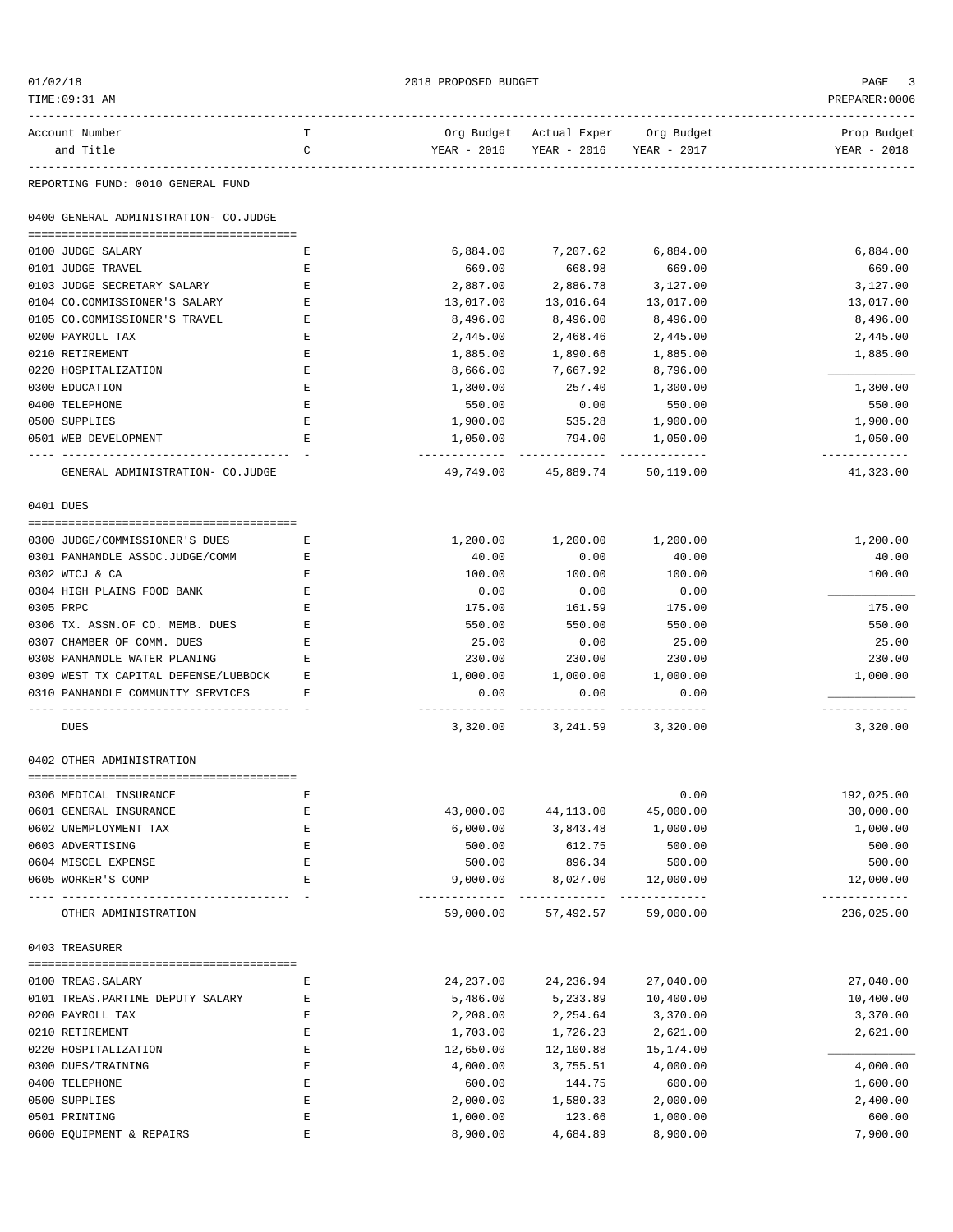| TIME: 09:31 AM                                                          |        |                        |                                       |                            | PREPARER:0006              |
|-------------------------------------------------------------------------|--------|------------------------|---------------------------------------|----------------------------|----------------------------|
| Account Number                                                          | т      |                        | Org Budget Actual Exper Org Budget    |                            | Prop Budget                |
| and Title                                                               | C      |                        | YEAR - 2016  YEAR - 2016  YEAR - 2017 |                            | YEAR - 2018                |
| REPORTING FUND: 0010 GENERAL FUND                                       |        |                        |                                       |                            |                            |
| 0601 AUDIT & ACCOUNTING                                                 | Е      |                        | 16,500.00  16,300.00  16,500.00       |                            | 16,500.00                  |
| 0800 BANK SERVICE CHARGE                                                | Е      | 600.00                 | 883.00                                | 600.00                     | 600.00                     |
| TREASURER                                                               |        |                        | 79,884.00 73,024.72 92,205.00         |                            | -------------<br>77,031.00 |
| 0404 APPRAISAL DISTRICT                                                 |        |                        |                                       |                            |                            |
|                                                                         |        |                        |                                       | 0.00                       |                            |
| 0100 CHIEF APPRAISER<br>0101 TRAVEL                                     | Е<br>Ε | 0.00<br>0.00           | 0.00<br>0.00                          | 0.00                       |                            |
| 0103 DEPUTY SALARY                                                      | Е      | 0.00                   | 0.00                                  | 0.00                       |                            |
| 0104 CLERK SALARY                                                       | Ε      | 0.00                   | 0.00                                  | 0.00                       |                            |
| 0200 PAYROLL TAX                                                        | Ε      | 0.00                   | 0.00                                  | 0.00                       |                            |
| 0210 RETIREMENT                                                         | Ε      | 0.00                   | 0.00                                  | 0.00                       |                            |
| 0220 HOSPITALIZATION                                                    | Ε      | 0.00                   | 0.00                                  | 0.00                       |                            |
| 0300 ORGANIZATION DUES                                                  | Ε      | 0.00                   | 0.00                                  | 0.00                       |                            |
| 0301 EDUCATION/CERTIFICATION                                            | Ε      | 0.00                   | 0.00                                  | 0.00                       |                            |
| 0400 TELEPHONE                                                          | Ε      | 0.00                   | 0.00                                  | 0.00                       |                            |
| 0500 SUPPLIES                                                           | Ε      | 0.00                   | 0.00                                  | 0.00                       |                            |
| 0501 PUBLISHED NOTICES                                                  | Ε      | 0.00                   | 0.00                                  | 0.00                       |                            |
| 0502 UTILITIES                                                          | Ε      | 0.00                   | 0.00                                  | 0.00                       |                            |
| 0503 SOFTWARE CONTRACT                                                  | Ε      | 0.00                   | 0.00                                  | 0.00                       |                            |
| 0504 CAD MAPPING                                                        | Ε      | 0.00                   | 0.00                                  | 0.00                       |                            |
| 0505 AUDIT                                                              | E      | 0.00                   | 0.00                                  | 0.00                       |                            |
| 0506 COMPUTER EQUIPMENT                                                 | Ε      | 0.00                   | 0.00                                  | 0.00                       |                            |
| 0507 CONTRACT SERVICES                                                  | Е      | 0.00                   | 0.00                                  | 0.00                       |                            |
| 0508 P&A APPRAISAL CONTRACT                                             | Ε      | 0.00                   | 0.00                                  | 0.00                       |                            |
| 0509 MLS LISTING SERVICE                                                | Ε      | 0.00                   | 0.00                                  | 0.00                       |                            |
| 0510 APPRAISAL CARDS                                                    | E      | 0.00                   | 0.00                                  | 0.00                       |                            |
| 0800 LEGAL FEES                                                         | Ε      | 0.00                   | 0.00                                  | 0.00                       |                            |
| 0801 ARMST.CTY.APPRAISAL DISTRICT<br>---------------------------------- | Е      | 67,788.00              | 78,377.08                             | 60,578.00                  | 58,450.11<br>------------- |
| APPRAISAL DISTRICT                                                      |        | 67,788.00              | 78,377.08                             | 60,578.00                  | 58,450.11                  |
| 0405 COURTHOUSE MAINTENANCE                                             |        |                        |                                       |                            |                            |
| 0100 JANITOR SALARY                                                     | Ε      | 20,343.00              | 12,224.04                             | 20,343.00                  | 20,343.00                  |
| 0101 LABOR                                                              | Ε      | 530.00                 | 0.00                                  | 530.00                     | 530.00                     |
| 0200 PAYROLL TAX                                                        | E      | 1,556.00               | 602.50                                | 1,556.00                   | 1,556.00                   |
| 0210 RETIREMENT                                                         | E      | 1,200.00               | 461.23                                | 1,200.00                   | 1,200.00                   |
| 0220 HOSPITALIZATION                                                    | Ε      | 10,560.00              | 3,050.21                              | 10,116.00                  |                            |
| 0500 SUPPLIES                                                           | Ε      | 3,000.00               | 1,950.75                              | 3,000.00                   | 3,000.00                   |
| 0502 UTILITIES                                                          | Ε      | 17,000.00              | 11,268.14                             | 17,000.00                  | 17,000.00                  |
| 0600 REPAIR                                                             | E      | 9,000.00               | 7,116.97                              | 9,000.00                   | 9,000.00                   |
| 0610 GROUNDS                                                            | Ε      | 3,000.00               | 2,969.32                              | 3,000.00                   | 3,000.00                   |
| 0611 SECURITY/ENERGY EFFICIENCY PROJECT E                               |        | 0.00                   | 0.00                                  | 0.00                       | ------------               |
| COURTHOUSE MAINTENANCE                                                  |        | ---------<br>66,189.00 | -------------<br>39,643.16            | -------------<br>65,745.00 | 55,629.00                  |
| 0406 ACTIVITY BUILDING                                                  |        |                        |                                       |                            |                            |
| 0100 JANITOR SALARY                                                     | Ε      | 824.00                 | 1,160.00                              | 824.00                     | 824.00                     |
| 0200 PAYROLL TAX                                                        | Ε      | 63.00                  | 88.77                                 | 63.00                      | 63.00                      |
| 0210 RETIREMENT                                                         | Ε      | 49.00                  | $37.46 -$                             | 49.00                      | 49.00                      |
| 0500 SUPPLIES                                                           | Ε      | 250.00                 | 1,308.38                              | 1,000.00                   | 1,000.00                   |
| 0502 UTILITIES                                                          | E      | 3,700.00               | 4,142.87                              | 5,000.00                   | 6,563.00                   |

 $01/02/18$  PROPOSED BUDGET PAGE 4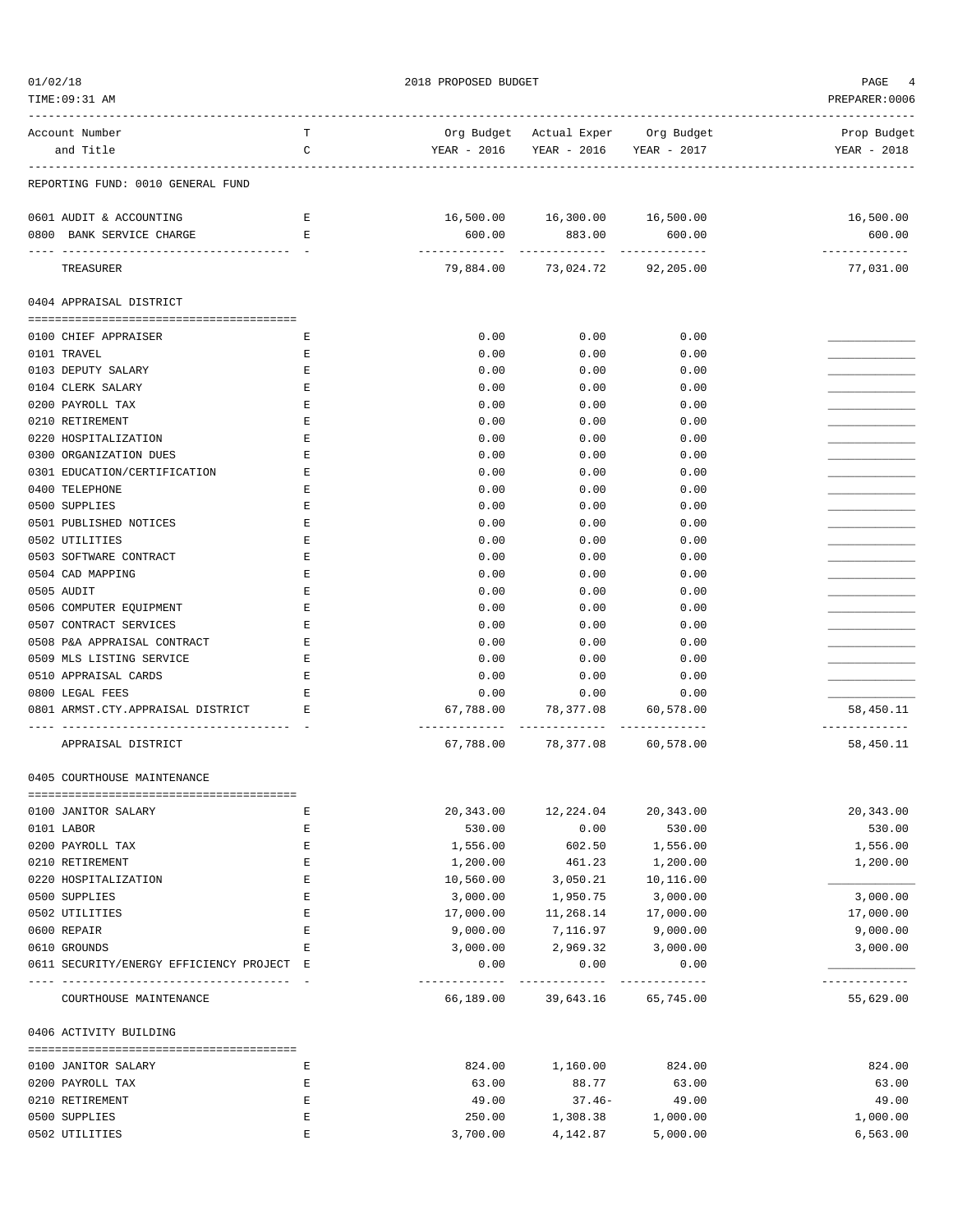TIME:09:31 AM PREPARER:0006

 $01/02/18$  PROPOSED BUDGET PAGE 5

| Account Number                                       | т      |                            | Org Budget Actual Exper Org Budget                  |                        | Prop Budget                |
|------------------------------------------------------|--------|----------------------------|-----------------------------------------------------|------------------------|----------------------------|
| and Title                                            | C      | YEAR - 2016                | YEAR - 2016                                         | YEAR - 2017            | YEAR - 2018                |
|                                                      |        |                            |                                                     |                        |                            |
| REPORTING FUND: 0010 GENERAL FUND                    |        |                            |                                                     |                        |                            |
| 0503 IMPROVEMENTS                                    | Е      | 0.00<br>----------         | 75,504.58 3,000.00<br>------------ --------------   |                        | 3,000.00<br>-------------  |
| ACTIVITY BUILDING                                    |        | 4,886.00                   |                                                     | 82,167.14 9,936.00     | 11,499.00                  |
| 0407 ELECTION ADMINISTRATION                         |        |                            |                                                     |                        |                            |
| 0100 ELECTION OFFICERS & FACILITIES                  | Е      | 4,000.00                   | 3,615.36                                            | 4,000.00               | 2,500.00                   |
| 0500 SUPPLIES                                        | Е      | 21,518.00                  | 24,213.36                                           | 4,361.00               | 25,000.00                  |
| ELECTION ADMINISTRATION                              |        | 25,518.00                  |                                                     | 27,828.72 8,361.00     | ------------<br>27,500.00  |
| 0408 COUNTY * DISTRICT CLERK                         |        |                            |                                                     |                        |                            |
|                                                      |        |                            |                                                     |                        |                            |
| 0101 CO.-DIST. CLERK SALARY                          | Ε      | 24,237.00                  | 24,236.94                                           | 27,040.00              | 28,540.00                  |
| 0102 DEPUTY CLERK SALARY                             | Е      | 19,253.00                  | 19,507.13                                           | 20,800.00              | 20,800.00                  |
| 0103 PART TIME CLERK SALARY                          | Е      | 10,300.00                  | 8,446.09                                            | 8,320.00               | 10,300.00                  |
| 0200 PAYROLL TAX                                     | Ε      | 4,115.00                   | 3,992.76                                            | 5,055.00               | 5,055.00                   |
| 0210 RETIREMENT                                      | E      | 3,174.00                   | 2,889.87                                            | 3,931.00               | 3,931.00                   |
| 0220 HOSPITALIZATION<br>0300 DUES/CONVENTIONS TRAVEL | Ε<br>Ε | 10,560.00<br>4,000.00      | 20,555.42<br>4,075.66                               | 20,232.00<br>4,000.00  | 4,000.00                   |
| 0400 TELEPHONE                                       | Ε      |                            | 3,359.40                                            | 3,297.00               | 3,297.00                   |
| 0500 SUPPLIES                                        | Ε      | 3,297.00<br>5,700.00       | 5,349.88                                            | 5,700.00               | 5,700.00                   |
| 0600 EQUIPMENT                                       | E      | 5,550.00                   | 5,667.09                                            | 5,550.00               | 5,550.00                   |
| 0601 COURTHOUSE POSTAGE                              | E      | 800.00                     | 773.73                                              | 1,000.00               | 1,000.00                   |
| 0602 COURTHOUSE COPIER                               | Ε      | 3,000.00                   | 2,171.40                                            | 3,000.00               | 3,000.00                   |
| 0603 RESEARCH EXPENSE                                | Ε      | 4,000.00                   | 2,939.27                                            | 4,000.00               | 4,000.00                   |
| COUNTY * DISTRICT CLERK                              |        | 97,986.00                  | ------------ -------------<br>103,964.64 111,925.00 |                        | -------------<br>95,173.00 |
| 0409 JUSTICE OF PEACE                                |        |                            |                                                     |                        |                            |
|                                                      |        |                            |                                                     |                        |                            |
| 0100 JUSTICE OF PEACE SALARY                         | Е      | 24,237.00                  |                                                     | 24, 236.94 27, 040.00  | 27,040.00                  |
| 0101 DEPUTY SALARY                                   | Е      | 0.00                       | 0.00                                                | 0.00                   | 10,400.00                  |
| 0102 PART-TIME CLERK                                 | Ε      | 23,204.00                  | 18,931.84                                           | 23,204.00              | 12,584.00                  |
| 0200 PAYROLL TAX                                     | E      | 3,630.00                   | 3,302.06                                            | 3,630.00               | 3,600.00                   |
| 0210 RETIREMENT<br>0220 HOSPITALIZATION              | Ε<br>E | 2,800.00                   | 2,333.27                                            | 2,800.00               | 2,800.00                   |
| 0300 DUES, CONV./SEMINARS                            | Ε      | 10,560.00<br>2,500.00      | 11,399.62<br>2,500.00                               | 10,116.00<br>2,500.00  | 2,500.00                   |
| 0400 TELEPHONE                                       | E      | 2,000.00                   | 1,535.71                                            | 2,000.00               | 2,000.00                   |
| 0500 SUPPLIES                                        | Ε      | 2,500.00                   | 2,055.13                                            | 2,500.00               | 2,500.00                   |
| 0600 EQUIPMENT                                       | Ε      | 0.00                       | 0.00                                                | 0.00                   |                            |
| JUSTICE OF PEACE                                     |        | -------------<br>71,431.00 | ---------<br>66,294.57                              | ---------<br>73,790.00 | -------------<br>63,424.00 |
| 0410 COUNTY JUDGE- JUDICIAL SYSTEM                   |        |                            |                                                     |                        |                            |
| 0100 CO.JUDGE SALARY                                 | Ε      | 13,831.00                  | 13,916.69                                           | 13,831.00              | 13,831.00                  |
| 0101 CO.JUDGE SUPPLEMENT                             | Ε      | 25,200.00                  | 25,199.98                                           | 25,200.00              | 25,200.00                  |
| 0102 CO.JUDGE TRAVEL                                 | Ε      | 1,416.00                   | 1,415.96                                            | 1,416.00               | 1,416.00                   |
| 0103 CO.JUDGE SECRETARY SALARY                       | Ε      | 13,477.00                  | 13,476.84                                           | 14,555.00              | 14,555.00                  |
| 0200 PAYROLL TAXES                                   | Ε      | 4,125.00                   | 4,131.67                                            | 4,219.00               | 4,219.00                   |
| 0210 RETIREMENT                                      | Ε      | 3,182.00                   | 3,163.52                                            | 3,258.00               | 3,258.00                   |
| 0220 HOSPITALIZATION                                 | Ε      | 14,620.00                  | 13,144.12                                           | 12,000.00              |                            |
| 0300 DUES & CONVENTIONS                              | E      | 1,300.00                   | 395.00                                              | 1,300.00               | 1,300.00                   |
|                                                      |        | ------------               |                                                     | ---------              | ------------               |
| COUNTY JUDGE- JUDICIAL SYSTEM                        |        | 77,151.00                  | 74,843.78                                           | 75,779.00              | 63,779.00                  |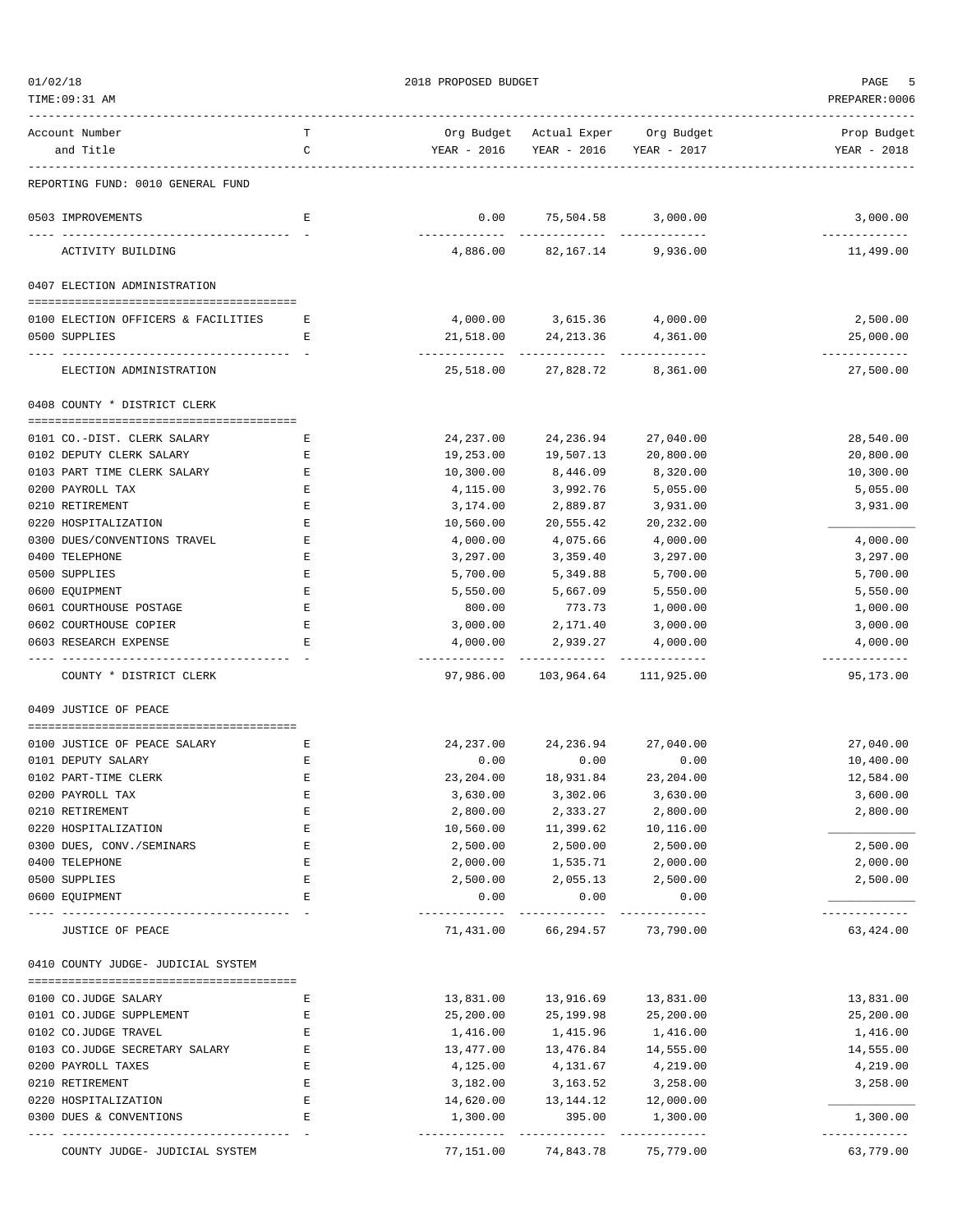| 01/02/18                                                        |             | 2018 PROPOSED BUDGET       |                                    |                            | PAGE                       |
|-----------------------------------------------------------------|-------------|----------------------------|------------------------------------|----------------------------|----------------------------|
| TIME:09:31 AM                                                   |             |                            |                                    |                            | PREPARER: 0006             |
| Account Number                                                  | т           |                            | Org Budget Actual Exper Org Budget |                            | Prop Budget                |
| and Title                                                       | C           | YEAR - 2016                | YEAR - 2016                        | YEAR - 2017                | YEAR - 2018                |
| REPORTING FUND: 0010 GENERAL FUND                               |             |                            |                                    |                            |                            |
| 0411 TAX ASSESSOR/COLLECTOR                                     |             |                            |                                    |                            |                            |
| 0100 TAX ASSESSOR/COLLECTOR                                     | Е           | 24,237.00                  | 24,236.94                          | 27,040.00                  | 27,040.00                  |
| 0101 PART TIME CLERK                                            | Ε           | 14,644.00                  | 15,103.90                          | 20,800.00                  | 20,800.00                  |
| 0200 PAYROLL TAXES                                              | Ε           | 2,975.00                   | 3,009.77                           | 4,306.00                   | 4,306.00                   |
| 0210 RETIREMENT                                                 | Ε           | 2,294.00                   | 2,303.23                           | 3,349.00                   | 3,349.00                   |
| 0220 HOSPITILIZATION                                            | Ε           | 10,560.00                  | 2,975.29                           | 15,174.00                  |                            |
| 0300 DUES/TRAINING                                              | Ε           | 1,300.00                   | 3,204.32                           | 4,300.00                   | 4,300.00                   |
| 0400 TELEPHONE                                                  | $\mathbf E$ | 3,593.00                   | 3,432.62                           | 3,593.00                   | 3,593.00                   |
| 0500 SUPPLIES                                                   | E           | 1,900.00                   | 1,906.22                           | 1,900.00                   | 1,900.00                   |
| 0600 EQUIPMENT                                                  | $\mathbf E$ | 4,000.00                   | 2,673.76                           | 1,000.00                   | 1,000.00                   |
| TAX ASSESSOR/COLLECTOR                                          |             | -------------<br>65,503.00 | -----------<br>58,846.05           | -------------<br>81,462.00 | -------------<br>66,288.00 |
| 0412 OTHER JUDICIAL                                             |             |                            |                                    |                            |                            |
| 0100 DIST.JUDGE SALARY                                          | Е           | 700.00                     | 0.00                               | 700.00                     | 700.00                     |
| 0101 DIST.JUDGE SECRETARY                                       | Ε           | 284.00                     | 283.92                             | 284.00                     | 284.00                     |
| 0102 DIST.ATTY. SALARY                                          | Ε           | 3,433.00                   | 3,432.96                           | 3,433.00                   | 3,433.00                   |
| 0103 DIST.ATTY.SEC.SALARY                                       | E           | 998.00                     | 997.92                             | 998.00                     | 998.00                     |
| 0104 DIST JUDGE COURT REPORTER                                  | Ε           | 591.00                     | 591.00                             | 591.00                     | 591.00                     |
| 0105 ASST.DIST.ATTY. TRAVEL                                     | Ε           | 800.00                     | 0.00                               | 800.00                     | 800.00                     |
| 0106 CIVIL COUNTY ATTORNEY                                      | Ε           | 15,000.00                  | 10,000.00                          | 15,000.00                  | 15,000.00                  |
| 0107 COURT APPOINTED ATTORNEY                                   | Ε           | 8,677.00                   | 12,942.50                          | 10,000.00                  | 10,000.00                  |
| 0108 COURT APPOINTED REPORTER                                   | E           | 2,000.00                   | 596.00                             | 2,000.00                   | 2,000.00                   |
| 0110 INTERPRETER                                                | E           | 400.00                     | 0.00                               | 400.00                     | 400.00                     |
| 0112 CITATIONS & SUBPOENAS                                      | Ε           | 100.00                     | 0.00                               | 100.00                     | 100.00                     |
| 0113 47TH DISTRICT TRAVEL                                       | Ε           | 300.00                     | 640.96                             | 300.00                     | 300.00                     |
| 0114 INDIGENT APPEALS                                           | Ε           | 2,500.00                   | 0.00                               | 2,500.00                   | 2,500.00                   |
| 0200 PAYROLL TAX                                                | E           | 462.00                     | 405.96                             | 462.00                     | 462.00                     |
| 0300 9TH JUDICIAL ADMINISTRATION                                | E           | 356.00                     | 201.07                             | 356.00                     | 356.00                     |
| 0400 LAW BOOKS                                                  | Ε           | 6,000.00                   | 5,876.43                           | 6,000.00                   | 6,000.00<br>-------------  |
| OTHER JUDICIAL                                                  |             | 42,601.00                  | 35,968.72                          | 43,924.00                  | 43,924.00                  |
| 0413 DIST.& COUNTY JURY                                         |             |                            |                                    |                            |                            |
| 0101 GRAND JURORS                                               | Е           | 500.00                     | 610.00                             | 600.00                     | 600.00                     |
| 0102 JURY COMMISSION                                            | Ε           | 100.00                     | 0.00                               | 0.00                       |                            |
| 0103 JURORS (ALL COURTS)                                        | Е           | 1,500.00                   | 30.00<br>-------------             | 1,500.00<br>-------------  | 1,500.00<br>-------------  |
| DIST.& COUNTY JURY                                              |             | 2,100.00                   | 640.00                             | 2,100.00                   | 2,100.00                   |
| 0414 JUVENILE SERVICES                                          |             |                            |                                    |                            |                            |
| 0710 JUVENILE PROB. DEPARTMENT                                  | Е           | 400.00                     | 0.00                               | 400.00                     | 400.00                     |
| 0720 JUVENILE BOARD TRAVEL<br>--------------------------------- | E.          | 300.00<br>---------        | 146.45<br>-----------              | 300.00<br>-------------    | 300.00<br>-----------      |
| JUVENILE SERVICES                                               |             | 700.00                     | 146.45                             | 700.00                     | 700.00                     |
| 0415 SHERIFF DEPARTMENT                                         |             |                            |                                    |                            |                            |
| 0101 SHERIFF SALARY                                             | Е           | 32,960.00                  | 32,959.94                          | 32,960.00                  | 32,960.00                  |
| 0102 CHIEF DEPUTY SALARY                                        | Ε           | 15,965.00                  | 15,964.78                          | 15,965.00                  | 30,385.00                  |
| 0103 DEPUTY SALARY                                              | $\mathbf E$ | 60,770.00                  | 59,329.88                          | 60,770.00                  | 30,385.00                  |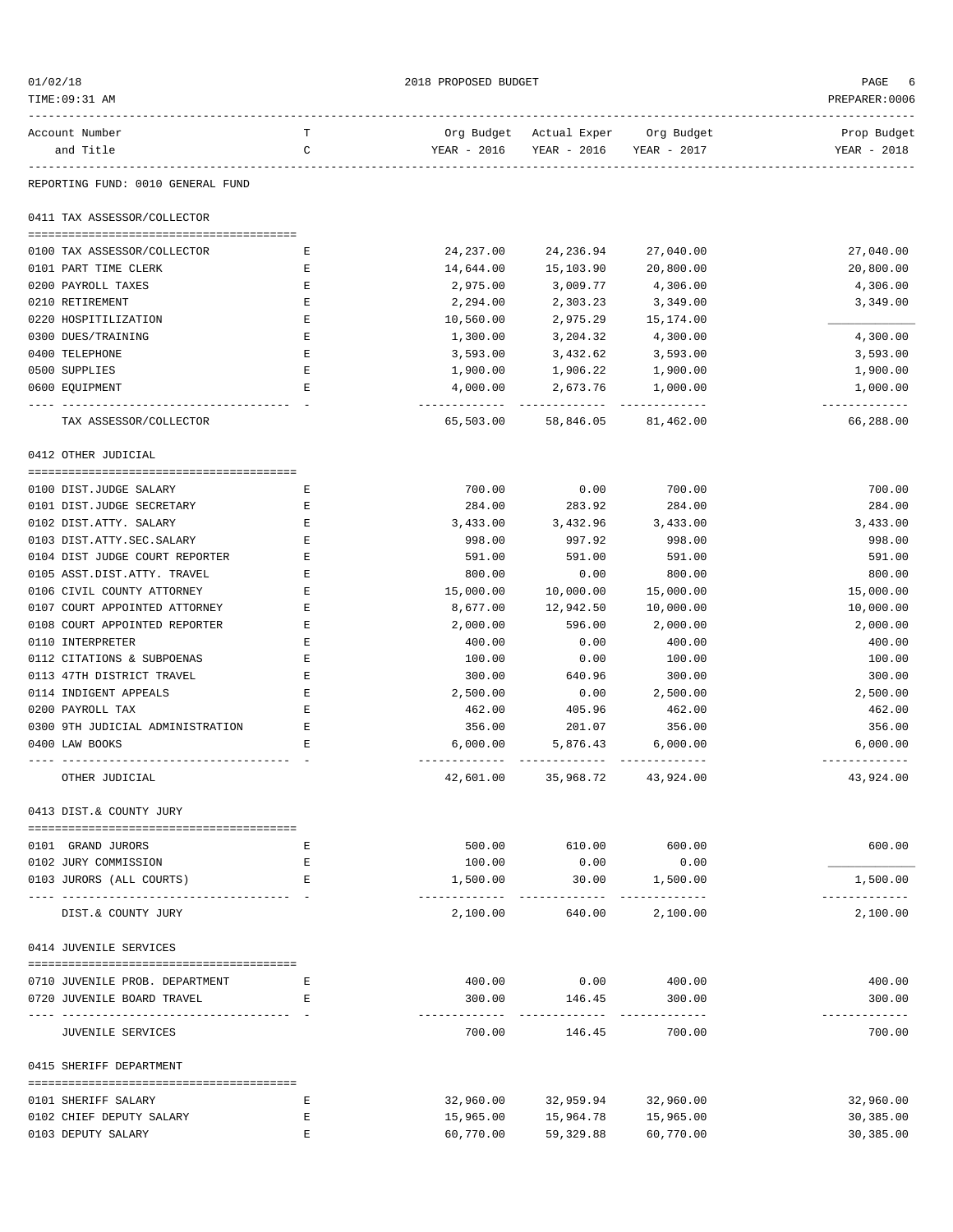$01/02/18$  PROPOSED BUDGET PAGE 7

| TIME: 09:31 AM                      |        |                       |                         |               | PREPARER: 0006 |
|-------------------------------------|--------|-----------------------|-------------------------|---------------|----------------|
| Account Number                      | т      | Org Budget            | Actual Exper Org Budget |               | Prop Budget    |
| and Title                           | C      | YEAR - 2016           | YEAR - 2016             | YEAR - 2017   | YEAR - 2018    |
| REPORTING FUND: 0010 GENERAL FUND   |        |                       |                         |               |                |
| 0104 SHERIFF UNIFORM MAINTENANCE    | Ε      | 2,000.00              | 1,999.92                | 2,000.00      | 2,000.00       |
| 0105 DEPUTY UNIFORM MAINTENANCE     | Ε      | 2,000.00              | 1,999.92                | 2,000.00      | 2,000.00       |
| 0106 HOLIDAY PAY                    | Ε      | 4,540.00              | 4,511.52                | 4,540.00      | 4,540.00       |
| 0107 VACATION PAY                   | Ε      | 0.00                  | 2,944.92                | 0.00          |                |
| 0108 DEPUTY #3 SALARY               | E      |                       |                         | 0.00          | 30,385.00      |
| 0200 PAYROLL TAX                    | Ε      | 9,054.00              | 9,028.85                | 9,054.00      | 11,171.00      |
| 0210 RETIREMENT                     | Ε      | 6,983.00              | 6,914.98                | 6,983.00      | 8,688.00       |
| 0220 HOSPITALIZATION                | Ε      | 26,400.00             | 25,643.55               | 30,348.00     |                |
| 0300 CONVENTIONS & SCHOOLS          | Ε      | 2,500.00              | 1,300.37                | 2,500.00      | 2,500.00       |
| 0500 SUPPLIES                       | Ε      | 5,000.00              | 5,033.69                | 5,000.00      | 5,000.00       |
| 0501 AMMUNITION                     | Ε      | 1,000.00              | 0.00                    | 1,000.00      | 1,000.00       |
| 0502 UNIFORM SUPPLIES               | Ε      | 500.00                | 95.55                   | 500.00        | 500.00         |
| 0503 FUEL                           | Ε      | 35,000.00             | 20,884.35               | 35,000.00     | 35,000.00      |
| 0504 MEDICAL EXAMS                  | Ε      |                       |                         | 0.00          |                |
| 0600 EQUIPMENT                      | Ε      | 4,000.00              | 2,004.95                | 4,000.00      | 4,000.00       |
| 0601 RADIO MAINTENANCE              | Ε      | 3,894.00              | 5,691.28                | 3,894.00      | 3,894.00       |
| 0602 VEHICLE EXPENSE                | Ε      | 6,000.00              | 8,453.64                | 6,000.00      | 8,000.00       |
| 0603 SO TECH                        | Ε      | 0.00                  | 0.00                    | 0.00          |                |
| 0800 PRISONER TRANSPORT             | E      | 1,000.00              | 1,090.20                | 1,000.00      | 1,000.00       |
| 0801 CAPITAL OUTLAY SHERIFF VEHICLE | Ε      | 32,493.00             | 32,503.84               | 0.00          | 35,000.00      |
| 0802 TRAFFIC SAFETY ENFORCEMENT     | Ε      | 9,000.00              | 1,713.66                | 9,000.00      | 9,000.00       |
|                                     |        |                       |                         |               |                |
| 0803 LAW ENFORCEMENT SPECIAL        | Ε      | 0.00                  | 0.00                    | 0.00          |                |
| 0804 JAG GRANT EXPENSE              | Ε      | 0.00<br>------------- | 0.00                    | 0.00<br>.     | .              |
| SHERIFF DEPARTMENT                  |        | 261,059.00            | 240,069.79              | 232,514.00    | 257,408.00     |
| 0416 DPS                            |        |                       |                         |               |                |
| 0400 TELEPHONE & PAGERS             | Ε      | 800.00                | 672.62                  | 800.00        | 800.00         |
| 0500 SUPPLIES                       |        |                       |                         |               |                |
| 0600 EQUIPMENT                      | Е<br>E | 0.00<br>0.00          | 263.96<br>0.00          | 0.00<br>0.00  |                |
|                                     |        |                       |                         |               |                |
| DPS                                 |        | 800.00                | 936.58                  | 800.00        | 800.00         |
| 0417 EMERGENCY MANAGEMENT SERVICE   |        |                       |                         |               |                |
| 0100 PART-TIME EMC SALARY           | Е      | 21,129.00             | 7,209.07                | 30,000.00     | 30,000.00      |
| 0200 PAYROLL TAX                    | Ε      | 1,616.00              | 555.43                  | 2,700.00      | 2,700.00       |
| 0210 RETIREMENT                     | Ε      | 1,247.00              | 426.33                  | 2,100.00      | 2,100.00       |
| 0220 HOSPITALIZATION                | Ε      | 8,448.00              | 2,489.52                | 10,800.00     |                |
| 0300 TRAVEL/SCHOOL                  | Е      | 2,600.00              | 1,236.98                | 2,630.00      | 2,630.00       |
| 0400 TELEPHONE                      | Ε      | 21,600.00             | 22,875.27               | 17,011.00     | 17,011.00      |
| 0500 SUPPLIES / EQUIPMENT           | E      | 3,193.00              | 4,907.47                | 2,000.00      | 2,000.00       |
| 0501 EQUIPMENT                      | Ε      | 10,200.00             | 10,897.64               | 15,200.00     | 15,200.00      |
| 0502 COUNTY SUPPLEMENT              | Ε      | 0.00                  | 0.00                    | 9,000.00      | 9,000.00       |
|                                     |        | ----------            | -------------           | ------------- | -------------  |
| EMERGENCY MANAGEMENT SERVICE        |        | 70,033.00             | 50,597.71               | 91,441.00     | 80,641.00      |
| 0418 OTHER PUBLIC SAFETY            |        |                       |                         |               |                |
| 0100 CLAUDE VFD                     | Ε      | 15,000.00             | 15,000.00               | 15,000.00     | 15,000.00      |
| 0101 CLAUDE EMS                     | Ε      | 2,000.00              | 2,000.00                | 2,000.00      | 30,000.00      |
| 0102 WAYSIDE VFD                    | Ε      | 5,000.00              | 5,000.00                | 5,000.00      | 5,000.00       |
| 0103 WAYSIDE EMS                    | E      | 0.00                  | 0.00                    | 0.00          |                |
| 0104 WASHBURN VFD                   | Ε      | 8,000.00              | 8,000.00                | 8,000.00      | 15,000.00      |
|                                     |        |                       |                         |               | ---------      |

OTHER PUBLIC SAFETY 30,000.00 30,000.00 30,000.00 65,000.00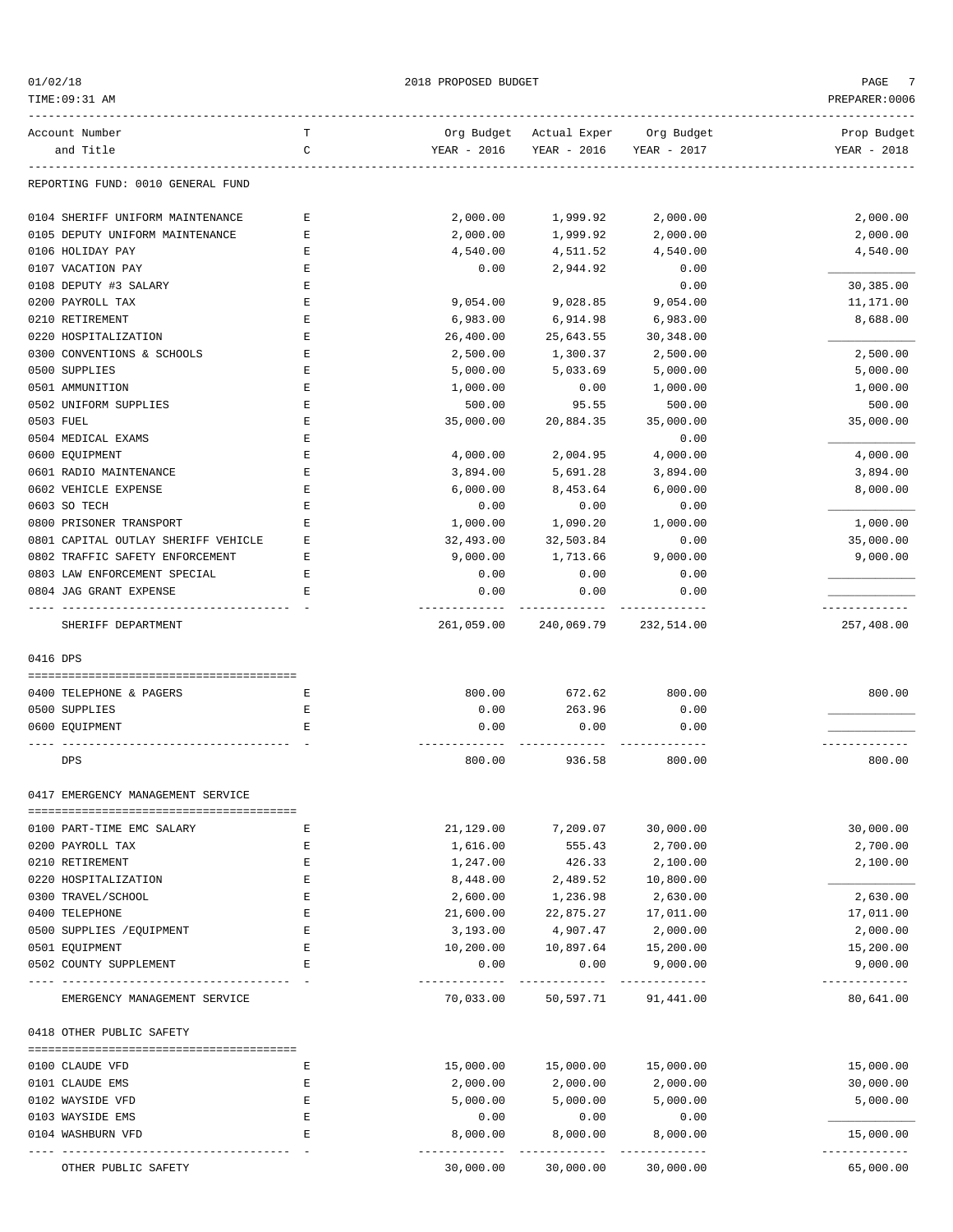| 01/02/18                                                     |                | 2018 PROPOSED BUDGET      |                                                               |                        |                            |  |
|--------------------------------------------------------------|----------------|---------------------------|---------------------------------------------------------------|------------------------|----------------------------|--|
| TIME:09:31 AM                                                |                |                           |                                                               |                        | PREPARER: 0006             |  |
| Account Number<br>and Title                                  | Т<br>C         | YEAR - 2016               | Org Budget Actual Exper Org Budget<br>YEAR - 2016 YEAR - 2017 |                        | Prop Budget<br>YEAR - 2018 |  |
|                                                              | -------------- |                           |                                                               |                        |                            |  |
| REPORTING FUND: 0010 GENERAL FUND                            |                |                           |                                                               |                        |                            |  |
| 0419 JAIL HOUSING & BOOKING                                  |                |                           |                                                               |                        |                            |  |
| 0100 JAIL ADMINISTRATOR SALARY                               | Е              | 15,965.00                 | 15,964.78                                                     | 15,965.00              | 15,965.00                  |  |
| 0101 JAIL ADMINISTRATOR OVERTIME                             | Е              | 0.00                      | 0.00                                                          | 0.00                   |                            |  |
| 0102 JAILER'S SALARY                                         | Е              | 123,600.00                | 123, 153. 76                                                  | 123,600.00             | 123,600.00                 |  |
| 0103 JAILER'S OVERTIME                                       | Ε              | 6,695.00                  | 6,008.92                                                      | 6,695.00               | 6,695.00                   |  |
| 0104 JAIL ADMIN UNIFORM MAINTENANCE                          | Е              | 1,000.00                  | 999.96                                                        | 1,000.00               | 1,000.00                   |  |
| 0105 JAILER'S UNIFORM MAINTENANCE                            | Ε              | 2,000.00                  | 2,166.32                                                      | 2,000.00               | 2,000.00                   |  |
| 0106 UNIFORM SUPPLIES                                        | Е              | 500.00                    | 189.65                                                        | 500.00                 | 500.00                     |  |
| 0200 PAYROLL TAX                                             | Ε              | 11,944.00                 | 11,591.81                                                     | 11,944.00              | 11,944.00                  |  |
| 0210 RETIREMENT                                              | Ε              | 9,223.00                  | 8,876.22                                                      | 9,223.00               | 9,223.00                   |  |
| 0220 HOSPITALIZATION                                         | Ε              | 42,240.00                 | 36,513.94                                                     | 40,464.00              |                            |  |
| 0300 SCHOOLS/MEDICAL EXAMS                                   | Ε              | 2,000.00                  | 2,045.60                                                      | 2,000.00               | 2,000.00                   |  |
| 0400 TELEPHONE                                               | Ε              | 7,687.00                  | 8,564.13                                                      | 7,687.00               | 7,687.00                   |  |
| 0401 UTILITIES                                               | Ε              | 7,000.00                  | 5,295.88                                                      | 7,000.00               | 7,000.00                   |  |
| 0500 SUPPLIES                                                | E              | 1,500.00                  | 1,420.11                                                      | 1,500.00               | 1,500.00                   |  |
| 0600 REPAIRS                                                 | Ε              | 12,000.00                 | 4,820.95                                                      | 12,000.00              | 12,000.00                  |  |
| 0800 PRISONER CARE                                           | Ε              | 10,000.00                 | 6,381.56                                                      | 10,000.00              | 10,000.00                  |  |
| 0801 PRISONER MEDICAL<br>----------------------------------- | Е              | 3,000.00<br>------------- | 457.30<br>------------------------------                      | 3,000.00               | 3,000.00<br>-------------  |  |
| JAIL HOUSING & BOOKING                                       |                |                           | 256,354.00 234,450.89 254,578.00                              |                        | 214,114.00                 |  |
| 0420 SUPERVISION                                             |                |                           |                                                               |                        |                            |  |
| 0100 ADULT PROBATION                                         | Е              | 1,800.00                  | 0.00                                                          | 1,800.00               | 1,800.00                   |  |
| SUPERVISION                                                  |                | 1,800.00                  | -----------<br>0.00                                           | ----------<br>1,800.00 | -------------<br>1,800.00  |  |
|                                                              |                |                           |                                                               |                        |                            |  |
| 0421 INDIGENT HEALTH CARE                                    |                |                           |                                                               |                        |                            |  |
| 0101 INDIGENT HEALTH CARE                                    | Е              | 30,000.00                 | 0.00                                                          | 43,736.50              | 8,854.00                   |  |
| 0102 ADMINISTRATIVE DUTIES                                   | Е              | 3,000.00                  | 0.00                                                          | 3,000.00               | 3,000.00                   |  |
| 0103 INDIGENT BURIAL                                         | Ε              | 0.00                      | 0.00                                                          | 0.00                   | -------------              |  |
| INDIGENT HEALTH CARE                                         |                | 33,000.00                 | 0.00                                                          | 46,736.50              | 11,854.00                  |  |
| 0422 COURT ORDERED SERVICES                                  |                |                           |                                                               |                        |                            |  |
|                                                              |                | 3,000.00                  | 298.00 3,000.00                                               |                        | 3,000.00                   |  |
| 0101 MENTAL COMMITMENT-OTHER MED.EXAMS. E                    |                |                           |                                                               |                        |                            |  |
| 0102 OTHER PUBLIC SERVICES<br>0103 AUTOPSY                   | Е<br>Е         | 0.00<br>6,000.00          | 20,290.00<br>5,071.00                                         | 0.00<br>6,000.00       | 6,000.00                   |  |
|                                                              |                | -------------             | -----------                                                   | -------------          | -------------              |  |
| COURT ORDERED SERVICES                                       |                | 9,000.00                  | 25,659.00                                                     | 9,000.00               | 9,000.00                   |  |
| 0423 PARKS & RECREATION                                      |                |                           |                                                               |                        |                            |  |
| 0100 CARROLL PARK                                            | Е              | 500.00                    | 500.00                                                        | 500.00                 |                            |  |
| 0101 LITTLE LEAGUE PARK                                      | Е              | 0.00                      | 0.00                                                          | 0.00                   |                            |  |
| 0102 HIGH SCHOOL GRADUATION                                  | Е              | 100.00                    | 0.00                                                          | 100.00                 |                            |  |
| 0103 GOODNIGHT PROJECT                                       | Е              | 0.00                      | 0.00                                                          | 0.00                   |                            |  |
| PARKS & RECREATION                                           |                | ----------<br>600.00      | 500.00                                                        | 600.00                 | 0.00                       |  |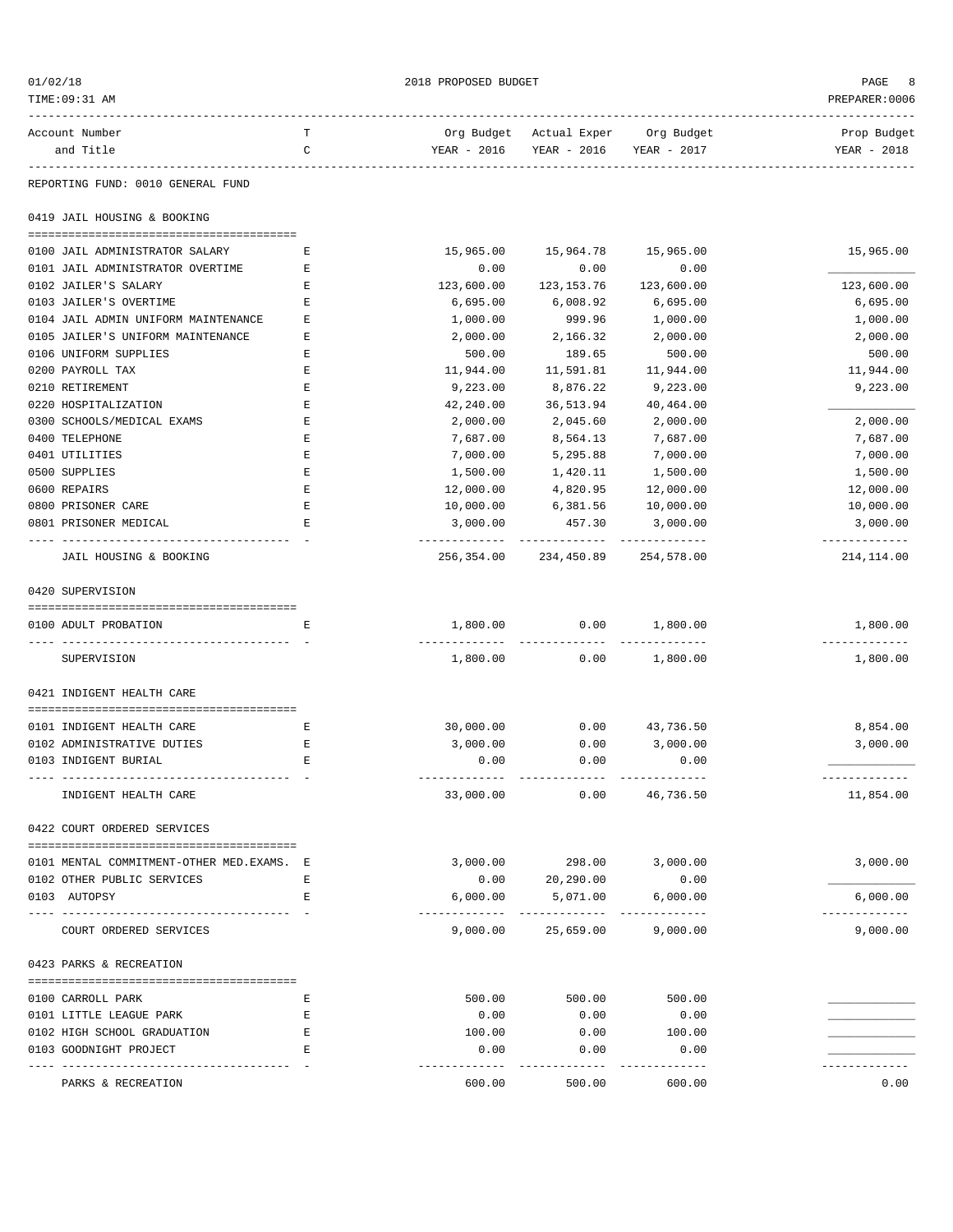| 01/02/18<br>TIME: 09:31 AM             |              | 2018 PROPOSED BUDGET    |                                        |                                    | PAGE<br>9<br>PREPARER: 0006 |
|----------------------------------------|--------------|-------------------------|----------------------------------------|------------------------------------|-----------------------------|
| Account Number                         | т            |                         |                                        | Org Budget Actual Exper Org Budget | Prop Budget                 |
| and Title                              | $\mathsf{C}$ | YEAR - 2016             | YEAR - 2016                            | YEAR - 2017                        | YEAR - 2018                 |
| .<br>REPORTING FUND: 0010 GENERAL FUND |              |                         |                                        |                                    |                             |
| 0425 HOME ECONOMIC AGENT               |              |                         |                                        |                                    |                             |
| 0100 HOME ECONOMIC AGENT SALARY        | Е            | 10,300.00               | 10,299.90                              | 10,300.00                          | 10,609.00                   |
| 0101 HOME ECONOMIC AGENT TRAVEL        | E            | 2,833.00                | 2,832.96                               | 2,833.00                           | 2,833.00                    |
| 0200 PAYROLL TAX                       | Е            | 1,005.00                | 1,004.64                               | 1,005.00                           | 1,005.00                    |
| 0300 PROFESSIONAL IMPROVEMENT          | Е            | 1,000.00                | 570.69                                 | 1,000.00                           | 1,000.00                    |
| 0500 DEMONSTRATION SUPPLIES            | E            | 500.00                  | 426.47                                 | 500.00                             | 500.00                      |
| 0501 TRAVEL SUPPLEMENT                 | Е            | 2,500.00                | 2,502.48                               | 2,500.00                           | 3,500.00                    |
|                                        |              | -------------           | -------------                          | --------------                     | -------------               |
| HOME ECONOMIC AGENT                    |              | 18,138.00               | 17,637.14                              | 18,138.00                          | 19,447.00                   |
| 0426 COUNTY AGRICULTURAL AGENT         |              |                         |                                        |                                    |                             |
|                                        |              |                         |                                        |                                    |                             |
| 0100 COUNTY AGENT SALARY               | E            | 10,300.00               | 10,299.90                              | 10,300.00                          | 10,609.00                   |
| 0101 COUNTY AGENT TRAVEL               | Е            | 3,605.00                | 3,604.90                               | 3,605.00                           | 3,605.00                    |
| 0102 COUNTY AGENT SECRETARY SALARY     | Е            | 13,633.00               | 11,379.87                              | 15,600.00                          | 15,600.00                   |
| 0200 PAYROLL TAX                       | E            | 2,107.00                | 1,934.28                               | 2,107.00                           | 2,107.00                    |
| 0210 RETIREMENT                        | Е            | 804.00                  | 666.67                                 | 804.00                             | 804.00                      |
| 0301 PROFESSIONAL IMPROVEMENTS         | Ε            | 1,000.00                | 90.00                                  | 1,000.00                           | 1,000.00                    |
| 0400 TELEPHONE                         | E            | 1,500.00                | 1,284.17                               | 1,500.00                           | 1,500.00                    |
| 0500 SUPPLIES                          | Ε            | 1,200.00                | 1,555.29                               | 1,200.00                           | 1,200.00                    |
| 0501 SHOWS                             | $\mathbf E$  | 5,000.00                | 4,932.96                               | 5,000.00                           | 5,000.00                    |
| 0510 FUEL                              | $\mathbf E$  | 4,500.00                | 4,442.38                               | 4,500.00                           | 4,500.00                    |
| 0600 EQUIPMENT, COMPUTER & DUES        | E.           | 500.00<br>------------- | 500.00<br>------------                 | 500.00<br>-----------              | 500.00<br>-------------     |
| COUNTY AGRICULTURAL AGENT              |              | 44,149.00               | 40,690.42                              | 46,116.00                          | 46,425.00                   |
| 0427 TRANSFER TO ROAD & BRIDGE         |              |                         |                                        |                                    |                             |
|                                        |              |                         |                                        |                                    |                             |
| 0100 TRANSFER TO ROAD & BRIDGE         | Е            | 0.00<br>-------------   | 0.00<br>-----------                    | 26,781.45<br>------------          | 26,781.45<br>-------------  |
| TRANSFER TO ROAD & BRIDGE              |              | 0.00                    | 0.00                                   | 26,781.45                          | 26,781.45                   |
| GENERAL FUND                           |              |                         |                                        |                                    |                             |
| Income Totals                          |              |                         | 1,437,576.00 1,437,760.01 1,497,448.95 |                                    | 1,589,434.95                |
| Expense Totals                         |              | 1,438,739.00            | 1,388,910.46                           | 1,497,448.95                       | 1,579,435.56                |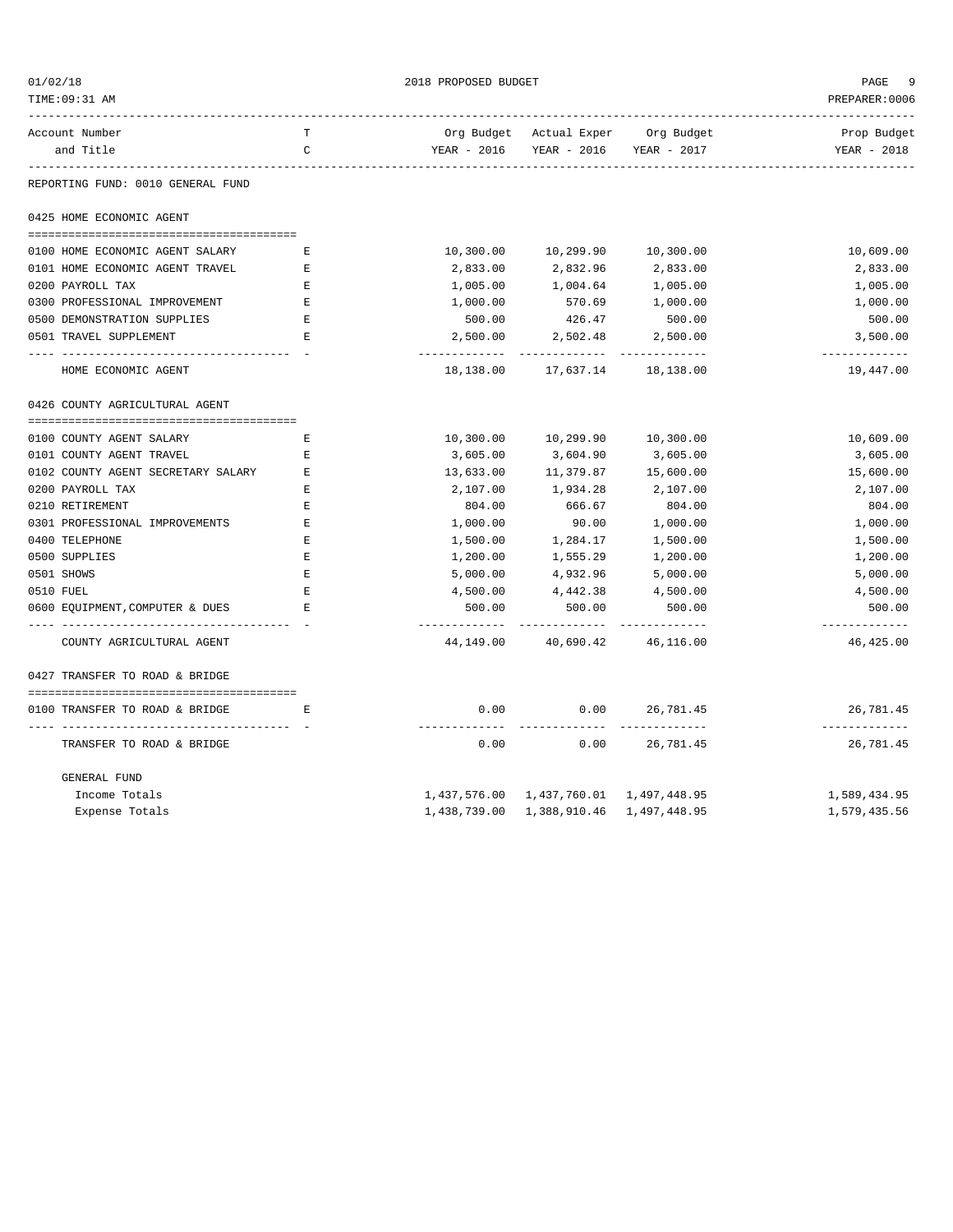| 01/02/18                                  |   | 2018 PROPOSED BUDGET     |                                    |                            | PAGE 10                    |
|-------------------------------------------|---|--------------------------|------------------------------------|----------------------------|----------------------------|
| TIME:09:31 AM                             |   |                          |                                    |                            | PREPARER: 0006             |
| Account Number                            | т |                          | Org Budget Actual Exper Org Budget |                            | Prop Budget                |
| and Title                                 | C | YEAR - 2016              | YEAR - 2016                        | YEAR - 2017                | YEAR - 2018                |
| REPORTING FUND: 0020 LATERAL ROAD FUND    |   |                          |                                    |                            |                            |
| 0101 PREC.1 EXPENSE                       |   |                          |                                    |                            |                            |
| 0100 COMMISSIONER SALARY                  | Е | 3,226.00                 | 3,225.96                           | 3,226.00                   | 3,226.00                   |
| 0102 COMMISSION TRAVEL                    | Ε | 2,124.00                 | 2,124.00                           | 2,124.00                   | 2,124.00                   |
| 0105 MAINTAINER OPERATOR SALARY           | Ε | 26,411.00                | 26,445.60                          | 26,411.00                  | 27, 211.00                 |
| 0106 LABOR                                | Е | 500.00                   | 170.00                             | 500.00                     | 500.00                     |
| 0200 PAYROLL TAX                          | Е | 2,430.00                 | 2,451.61                           | 2,430.00                   | 2,740.00                   |
| 0210 RETIREMENT                           | Ε | 1,874.00                 | 1,877.29                           | 1,874.00                   | 2,130.00                   |
| 0220 HOSPITALIZATION                      | Ε | 10,560.00                | 0.00                               | 10,116.00                  |                            |
| 0300 EDUCATION                            | Ε | 900.00                   | 1,881.00                           | 1,000.00                   | 1,000.00                   |
| 0401 UTILITIES                            | Ε | 1,000.00                 | 872.03                             | 1,000.00                   | 1,000.00                   |
| 0500 ROAD REPAIR, SUPPLIES /MAINTENANCE E |   | 9,500.00                 | 16,820.28                          | 9,500.00                   | 9,500.00                   |
| 0501 EQUIPMENT PURCHASED                  | Е | 5,000.00                 | $314.50-$                          | 5,000.00                   |                            |
| 0510 FUEL                                 | Е | 10,000.00                | 5,875.97                           | 10,000.00                  | 10,000.00<br>------------- |
| PREC.1 EXPENSE                            |   | 73,525.00                | 61,429.24                          | 73,181.00                  | 59,431.00                  |
| 0102 PREC #2 EXPENSE                      |   |                          |                                    |                            |                            |
| 0100 COMMISSIONER SALARY                  | Е | 3,226.00                 | 3,225.96                           | 3,226.00                   | 3,226.00                   |
| 0102 CO.COMMISSIONER TRAVEL               | Ε | 2,124.00                 | 2,124.00                           | 2,124.00                   | 2,124.00                   |
| 0105 MAINTAINER OPERATOR SALARY           | Е | 26,411.00                | 26,410.80                          | 26,411.00                  | 27, 211.00                 |
| 0106 LABOR                                | Ε | 500.00                   | 0.00                               | 500.00                     | 500.00                     |
| 0200 PAYROLL TAX                          | Е | 2,430.00                 | 2,449.66                           | 2,430.00                   | 2,740.00                   |
| 0210 RETIREMENT                           | Ε | 1,874.00                 | 1,875.83                           | 1,874.00                   | 2,130.00                   |
| 0220 HOSPITALIZATION                      | E | 10,560.00                | 10,357.92                          | 10,116.00                  |                            |
| 0300 EDUCATION                            | E | 900.00                   | 1,266.00                           | 1,000.00                   | 1,000.00                   |
| 0401 UTILITIES                            | Ε | 525.00                   | 497.60                             | 525.00                     | 525.00                     |
| 0500 ROAD REPAIR / SUPPLIES/MAINTENANCE   | Е | 9,500.00                 | 16,611.89                          | 9,500.00                   | 9,500.00                   |
| 0501 EQUIPMENT PURCHASED                  | Ε | 44,986.00                | 44,986.37                          | 44,986.00                  |                            |
| 0510 FUEL                                 | Ε | 10,000.00                | 4,814.60<br>-----------            | 10,000.00<br>------------  | 10,000.00<br>-----------   |
| PREC #2 EXPENSE                           |   | 113,036.00               | 114,620.63                         | 112,692.00                 | 58,956.00                  |
| 0103 PREC #3 EXPENSE                      |   |                          |                                    |                            |                            |
| 0100 COMMISSIONER SALARY                  | Ε | 3,226.00                 | 3,225.96                           | 3,226.00                   | 3,226.00                   |
| 0102 CO.COMMISSIONER TRAVEL               | E | 2,124.00                 | 2,124.00                           | 2,124.00                   | 2,124.00                   |
| 0105 MAINTAINER OPERATOR SALARY           | Ε | 26,411.00                | 26,410.80                          | 26,411.00                  | 27, 211.00                 |
| 0106 LABOR                                | Ε | 500.00                   | $30.00 -$                          | 500.00                     | 500.00                     |
| 0200 PAYROLL TAXES                        | Ε | 2,430.00                 | 2,449.66                           | 2,430.00                   | 2,740.00                   |
| 0210 RETIREMENT                           | E | 1,874.00                 | 1,875.83                           | 1,874.00                   | 2,130.00                   |
| 0220 HOSPITALIZATION                      | E | 15,840.00                | 15,697.44                          | 20,232.00                  |                            |
| 0300 EDUCATION                            | Ε | 9,000.00                 | 9,185.52                           | 1,000.00                   | 1,000.00                   |
| 0401 UTILITIES                            | Ε | 425.00                   | 381.27                             | 425.00                     | 425.00                     |
| 0500 ROAD REPAIR/SUPPLIES/MAINTENANCE     | Ε | 13,000.00                | 21,927.86                          | 13,000.00                  | 13,000.00                  |
| 0501 EQUIPMENT PURCHASED                  | Ε | 3,000.00                 | 0.00                               | 3,000.00                   |                            |
| 0510 FUEL                                 | Ε | 10,000.00                | 5,123.22                           | 10,000.00                  | 10,000.00                  |
| PREC #3 EXPENSE                           |   | -----------<br>87,830.00 | 88, 371.56                         | -------------<br>84,222.00 | -------------<br>62,356.00 |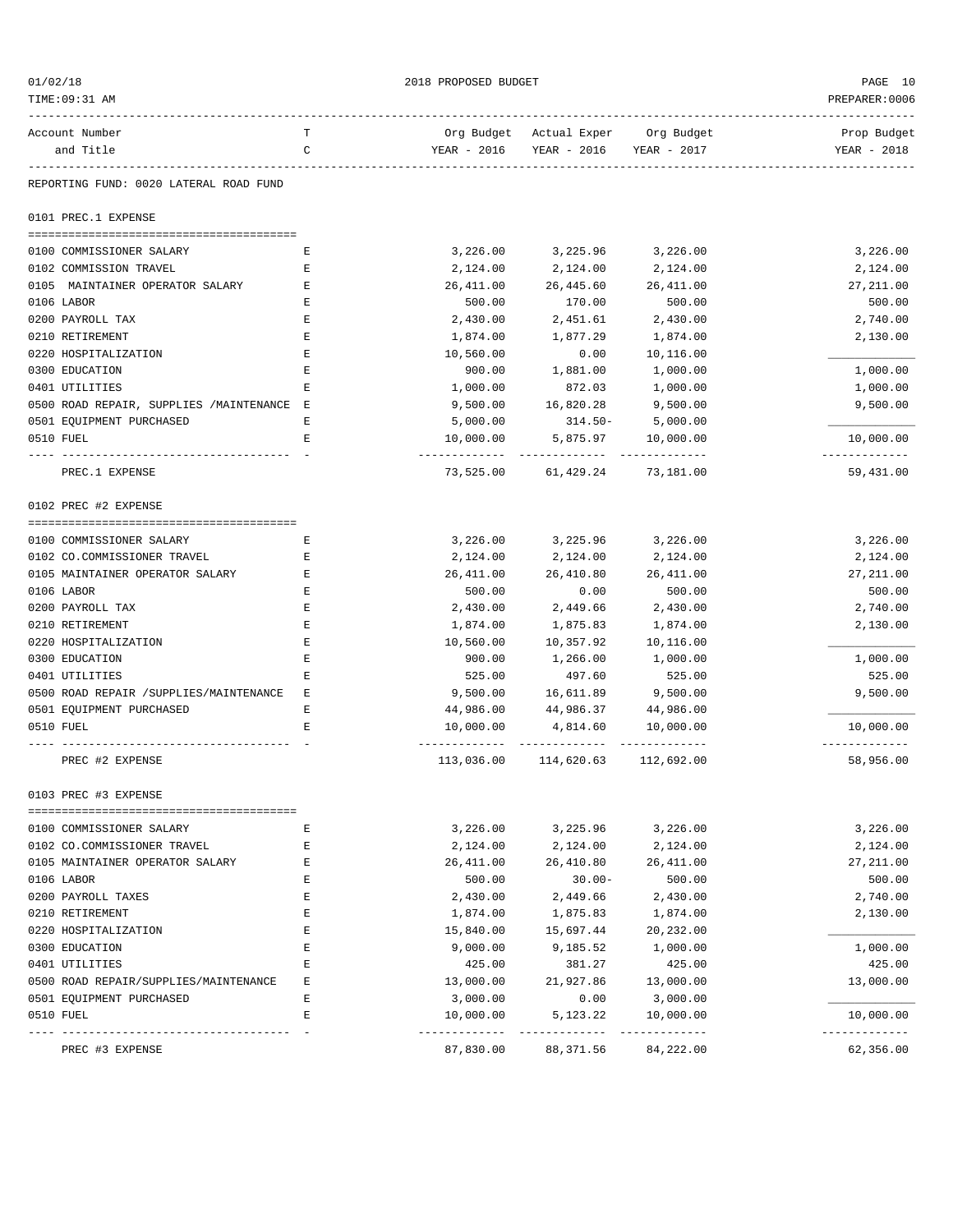| 01/02/18                                   |               | 2018 PROPOSED BUDGET |                                     |            | PAGE 11                   |
|--------------------------------------------|---------------|----------------------|-------------------------------------|------------|---------------------------|
| TIME: 09:31 AM                             |               |                      |                                     |            | PREPARER: 0006            |
| Account Number                             | т             |                      | Org Budget Actual Exper Org Budget  |            | Prop Budget               |
| and Title                                  | C             |                      | YEAR - 2016 YEAR - 2016 YEAR - 2017 |            | YEAR - 2018               |
| REPORTING FUND: 0020 LATERAL ROAD FUND     |               |                      |                                     |            |                           |
| 0104 PREC #4 EXPENSE                       |               |                      |                                     |            |                           |
| 0100 COMMISSIONER SALARY                   | Ε             | 3,226.00             | 3,225.96                            | 3,226.00   | 3,226.00                  |
| 0102 CO.COMMISSIONER TRAVEL                | Ε             | 2,124.00             | 2,124.00                            | 2,124.00   | 2,124.00                  |
| 0105 MAINTAINER OPERATOR SALARY            | Ε             | 26,411.00            | 26,410.80                           | 26,411.00  | 27, 211.00                |
| 0106 LABOR                                 | Ε             | 2,500.00             | 2,500.00                            | 500.00     | 500.00                    |
| 0200 PAYROLL TAX                           | Ε             | 2,430.00             | 2,245.03                            | 2,430.00   | 2,740.00                  |
| 0210 RETIREMENT                            | Ε             | 1,874.00             | 1,719.28                            | 1,874.00   | 2,130.00                  |
| 0220 HOSPITALIZATION                       | Ε             | 10,560.00            | 9,984.32                            | 10,116.00  |                           |
| 0300 EDUCATION                             | Ε             | 900.00               | 1,118.98                            | 1,000.00   | 1,000.00                  |
| 0401 UTILITIES                             | Ε             | 350.00               | 302.79                              | 350.00     | 350.00                    |
| 0500 ROAD REPAIR/SUPPLIES/MAINTENANCE      | Е             | 15,000.00            | 13,636.91                           | 13,500.00  | 13,500.00                 |
| 0501 EQUIPMENT PURCHASED                   | Ε             | 9,400.00             | 8,602.37 32,400.00                  |            |                           |
| 0510 FUEL                                  | E             | 15,000.00            | 8,866.59                            | 13,500.00  | 13,500.00                 |
|                                            |               |                      |                                     |            | -------------             |
| PREC #4 EXPENSE                            |               |                      | 89,775.00 80,737.03 107,431.00      |            | 66,281.00                 |
| 0105 ALL PRECINCTS                         |               |                      |                                     |            |                           |
|                                            |               |                      |                                     |            |                           |
| 0100 CO JUDGE SALARY                       | Е             | 6,914.00             | 6,913.92                            | 6,914.00   | 6,914.00                  |
| 0101 CO JUDGE TRAVEL                       | Ε             | 670.00               | 669.76                              | 670.00     | 670.00                    |
| 0102 CO JUDGE SECRETARY SALARY             | Ε             | 2,888.00             | 2,887.82                            | 3,118.00   | 3,118.00                  |
| 0200 PAYROLL TAX                           | Ε             | 777.00               | 800.86                              | 798.00     | 798.00                    |
| 0210 RETIREMENT                            | Ε             | 694.00               | 613.30                              | 711.00     | 711.00                    |
| 0220 HOSPITALIZATION                       | E             | 3,164.00             | 2,601.19                            | 2,500.00   |                           |
| 0300 ALL PREC SHARED EXPENSE               | E             | 14,449.00            | $3,774.46-$                         | 37,449.00  | 26,549.00                 |
| 0301 CAPITAL OUTLAY                        | Ε             | 0.00                 | 7,000.00                            | 0.00       | 69,449.00                 |
| 0302 CO.LIVESTOCK DONATION                 | Ε             | 0.00                 | 0.00                                | 0.00       |                           |
| 0303 CAPITAL LEASE PAYMENTS                | Ε             | 0.00                 | 0.00                                | 0.00       |                           |
| 0306 MEDICAL INSURANCE                     | Ε             |                      |                                     | 0.00       | 83,816.00<br>------------ |
| ALL PRECINCTS                              |               | 29,556.00            | 17,712.39 52,160.00                 |            | 192,025.00                |
| 0106 CONSERVATION & NATURAL RESOURCES      |               |                      |                                     |            |                           |
| 0100 STAKED PLAINS SOIL & WATER CONSERV. E |               | 0.00                 | 0.00                                | 0.00       |                           |
| CONSERVATION & NATURAL RESOURCES           |               | 0.00                 | --------<br>0.00                    | 0.00       | 0.00                      |
| 0107 LANDFILL- SANITATION                  |               |                      |                                     |            |                           |
|                                            |               |                      |                                     |            |                           |
| 0100 SALARY                                | Ε             | 3,431.00             | 6,401.89                            | 3,431.00   | 3,531.00                  |
| 0200 PAYROLL TAX                           | Ε             | 263.00               | 369.66                              | 263.00     | 263.00                    |
| 0210 RETIREMENT<br>0220 HOSPITALIZATION    | Ε             | 203.00               | 282.87                              | 203.00     | 203.00                    |
|                                            | E             | 1,041.00             | 873.20                              | 1,000.00   |                           |
| 0300 LANDFILL DUES                         | Ε             | 2,500.00             | 3,263.48                            | 2,500.00   | 2,500.00                  |
| 0304 SUPPLIES & REPAIR                     | Ε             | 1,500.00             | 1,827.42<br>-----------             | 1,500.00   | 1,500.00<br>------------- |
| LANDFILL- SANITATION                       |               | 8,938.00             | 13,018.52                           | 8,897.00   | 7,997.00                  |
| 0300 INCOME ACCOUNTS                       |               |                      |                                     |            |                           |
| 0110 DELINQUENT AD VALOREM REVENUE         | I             | 1,000.00             | 4,700.95                            | 1,000.00   | 1,000.00                  |
| 0111 CURRENT TAX REVENUE                   | I             | 321,250.00           | 353,053.95                          | 358,101.55 | 366,733.23                |
| 0120 VEHICLE REG.                          | $\mathbbm{I}$ | 24,000.00            | 19,460.00                           | 24,000.00  | 24,000.00                 |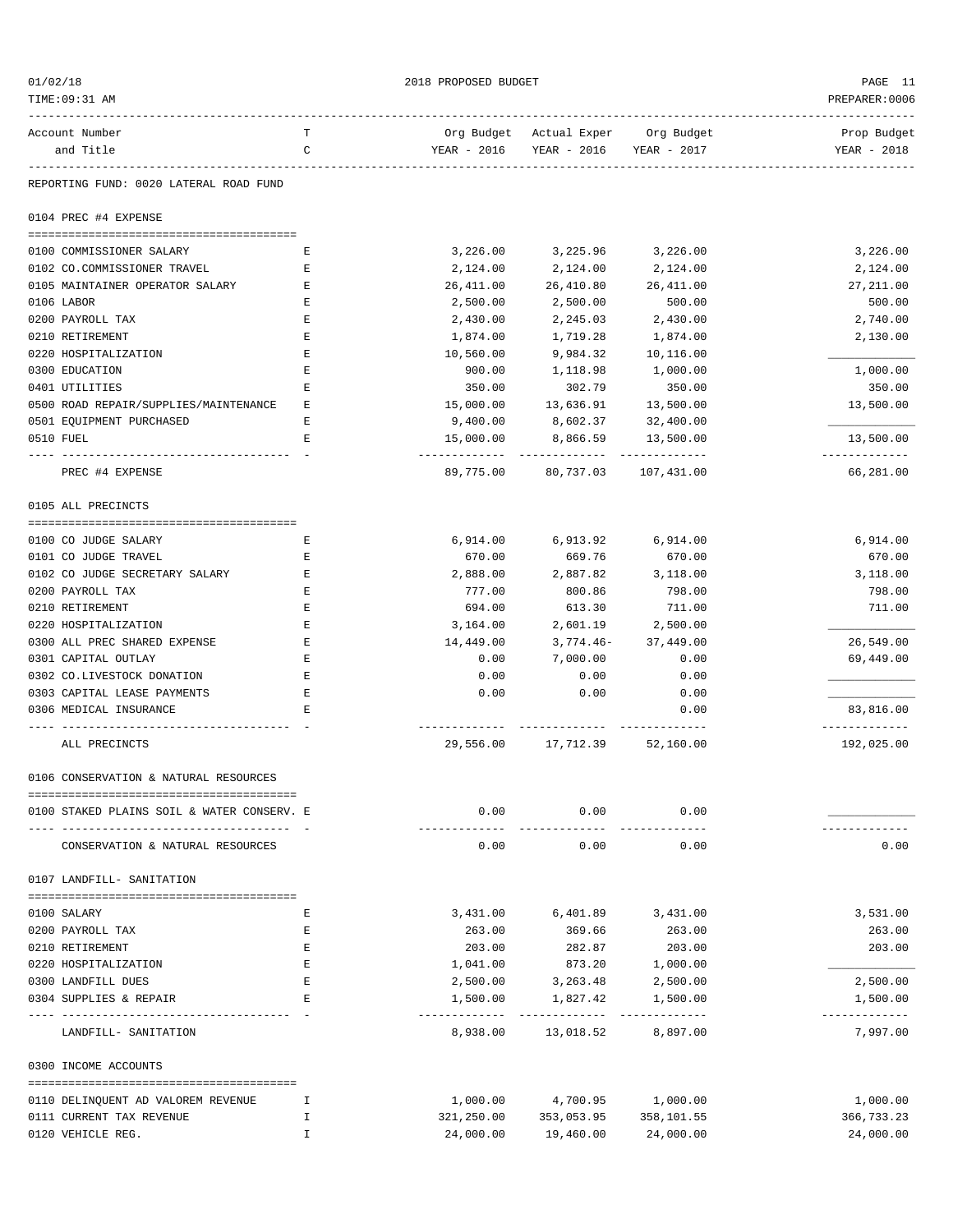|  | 01/02/18 |  |
|--|----------|--|
|  |          |  |

TIME:09:31 AM PREPARER:0006

2018 PROPOSED BUDGET AND STRUCK AND THE PAGE 12

| Account Number                         | T                |            |                                                                   | Org Budget Actual Exper Org Budget  | Prop Budget                |
|----------------------------------------|------------------|------------|-------------------------------------------------------------------|-------------------------------------|----------------------------|
| and Title                              | $\mathcal{C}$    |            |                                                                   | YEAR - 2016 YEAR - 2016 YEAR - 2017 | YEAR - 2018                |
| REPORTING FUND: 0020 LATERAL ROAD FUND |                  |            |                                                                   |                                     |                            |
| 0147 STATE PARTICIPATION               | I                |            | 52,500.00 49,042.83 52,500.00                                     |                                     | 52,500.00                  |
| 0148 CALICHE SALES                     | T.               | 0.00       | 0.00                                                              | 0.00                                |                            |
| 0149 EQUIPMENT SALES                   | $\mathbf I$      | 0.00       | 8,500.00                                                          | 0.00                                |                            |
| 0150 RESERVES                          | I.               | 0.00       | 0.00                                                              | 0.00                                |                            |
| 0151 LANDFILL FEES                     | T                |            | 3,900.00 4,213.95 3,900.00                                        |                                     | 4,500.00                   |
| 0152 MISCELLANEOUS INCOME              | T.               |            |                                                                   | 0.00                                |                            |
| 0160 TEXPOOL INTEREST                  | $\mathbf I$      |            | 10.00 1,164.79 50.00                                              |                                     | 50.00                      |
| 0161 CD INTEREST                       | I.               | 0.00       | $0.00$ 0.00                                                       |                                     |                            |
| 0200 GENERAL FUND                      | T                | 0.00       | $0.00$ 26,781.45                                                  |                                     | 26,781.45                  |
| INCOME ACCOUNTS                        |                  |            | -------------- --------------<br>402,660.00 440,136.47 466,333.00 |                                     | 475,564.68                 |
| 0400 APPRAISAL DISTRICT                |                  |            |                                                                   |                                     |                            |
|                                        |                  |            |                                                                   |                                     |                            |
| 0101 ARMST.CTY. APPRAISAL DISTRICT     | <b>Example 1</b> |            | $0.00$ $0.00$ $27,750.00$                                         |                                     | 28,518.68<br>------------- |
| APPRAISAL DISTRICT                     |                  | 0.00       |                                                                   | $0.00$ 27,750.00                    | 28,518.68                  |
| LATERAL ROAD FUND                      |                  |            |                                                                   |                                     |                            |
| Income Totals                          |                  |            |                                                                   | 402,660.00 440,136.47 466,333.00    | 475,564.68                 |
| Expense Totals                         |                  | 402,660.00 | 375,889.37                                                        | 466,333.00                          | 475,564.68                 |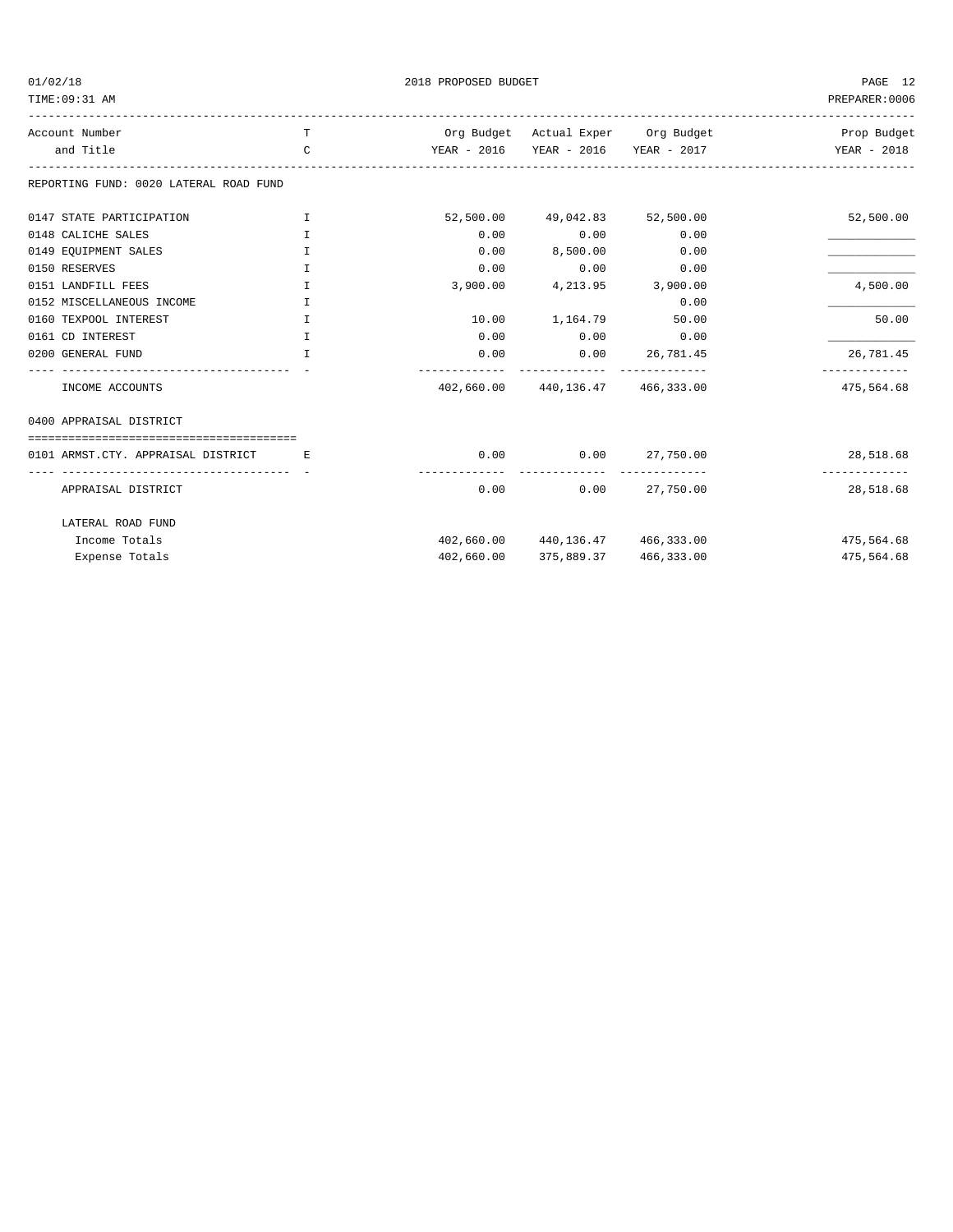| 01/02/18                                            |             | 2018 PROPOSED BUDGET | PAGE 13                    |                                     |                |
|-----------------------------------------------------|-------------|----------------------|----------------------------|-------------------------------------|----------------|
| TIME: 09:31 AM                                      |             |                      |                            |                                     | PREPARER: 0006 |
| Account Number                                      | T           |                      |                            | Org Budget Actual Exper Org Budget  | Prop Budget    |
| and Title                                           | C           |                      |                            | YEAR - 2016 YEAR - 2016 YEAR - 2017 | YEAR - 2018    |
| REPORTING FUND: 0030 COUNTY RECORDS MANAGEMENT FUND |             |                      |                            |                                     |                |
| 0300 COUNTY REC.MGMT REVENUE                        |             |                      |                            |                                     |                |
| 0129 COUNTY CRT.RECORDING & FILING FEES I           |             |                      | 6,000.00 6,615.13 6,000.00 |                                     | 6,000.00       |
| 0130 RECORD MANAGEMENT INTEREST                     | Ι.          | 0.00                 | 0.00                       | 0.00                                |                |
| 0131 TEXPOOL INTEREST                               | T.          | 0.00                 | 0.00                       | 0.00                                |                |
| 0132 TAKEN FROM RESERVES                            | $\mathbf I$ | 3,590.00             | 0.00                       | 3,590.00<br>-------------           | 5,000.00       |
| COUNTY REC. MGMT REVENUE                            |             |                      | 9,590.00 6,615.13 9,590.00 |                                     | 11,000.00      |
| 0400 EXPENSE                                        |             |                      |                            |                                     |                |
|                                                     |             |                      |                            |                                     |                |
| 0100 P/T CLERK                                      | Е           | 3,090.00             | 2,055.75 3,090.00          |                                     | 4,300.00       |
| 0200 PAYROLL TAXES                                  | Ε           | 250.00               | 157.27                     | 250.00                              | 399.00         |
| 0210 RETIREMENT                                     | E           | 250.00               | 120.26 250.00              |                                     | 301.00         |
| 0361 RECORDING SUPPLIES                             | E.          |                      | 3,000.00 1,854.03 3,000.00 |                                     | 3,000.00       |
| 0401 RECORDING EQUIPMENT                            | Е           | 3,000.00             |                            | 1,318.48 3,000.00                   | 3,000.00       |
| 0402 BANK CHARGES                                   | E           | 0.00                 | 0.00                       | 0.00                                | ----------     |
| <b>EXPENSE</b>                                      |             | 9,590.00             |                            | 5,505.79 9,590.00                   | 11,000.00      |
| COUNTY RECORDS MANAGEMENT FUND                      |             |                      |                            |                                     |                |
| Income Totals                                       |             |                      | 9,590.00 6,615.13 9,590.00 |                                     | 11,000.00      |
| Expense Totals                                      |             | 9,590.00             | 5,505.79                   | 9,590.00                            | 11,000.00      |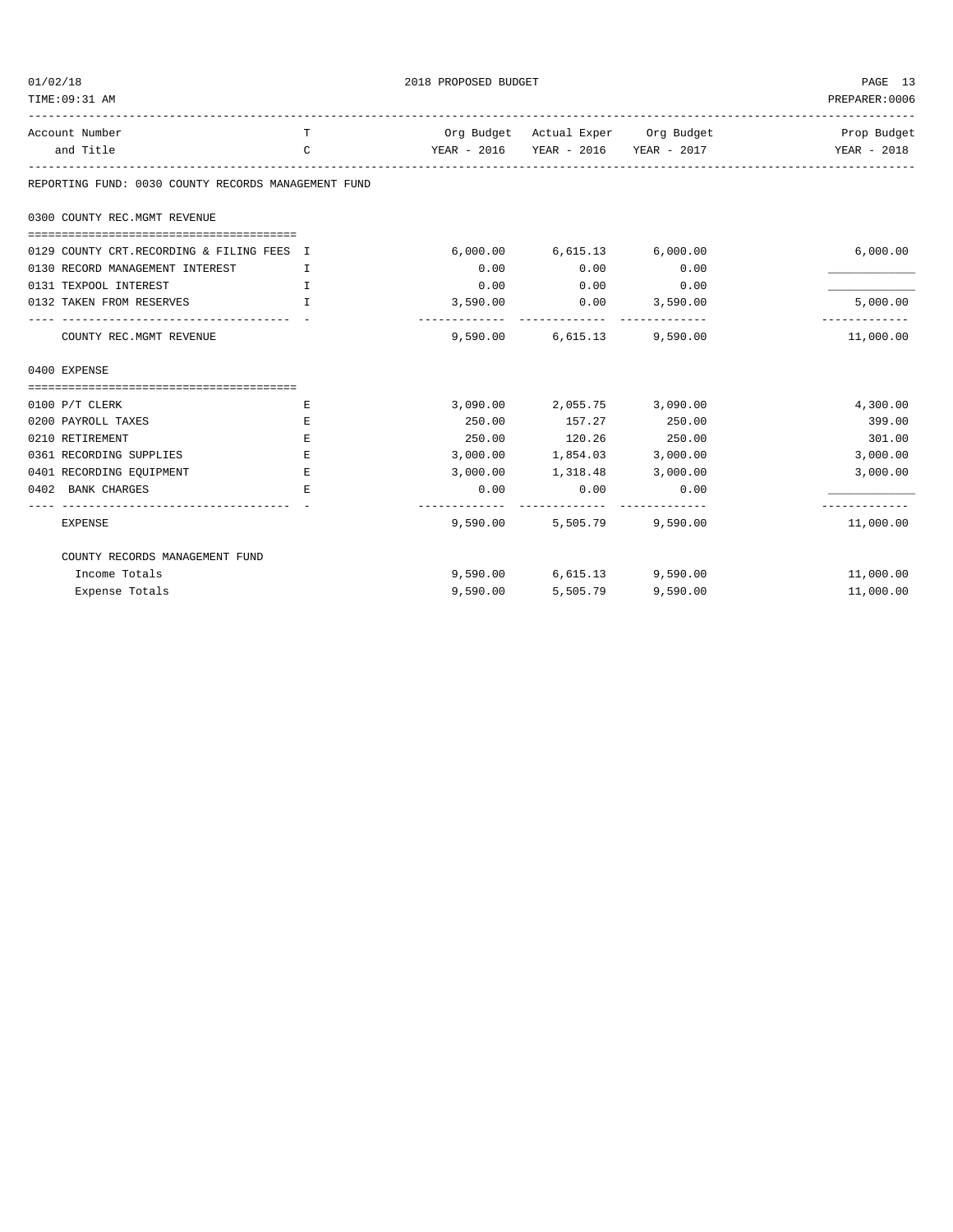| 01/02/18<br>TIME: 09:31 AM                            | PAGE 14<br>PREPARER: 0006 |                          |                      |                                     |             |
|-------------------------------------------------------|---------------------------|--------------------------|----------------------|-------------------------------------|-------------|
| Account Number                                        | T                         |                          |                      | Org Budget Actual Exper Org Budget  | Prop Budget |
| and Title                                             | $\mathcal{C}$             |                          |                      | YEAR - 2016 YEAR - 2016 YEAR - 2017 | YEAR - 2018 |
| REPORTING FUND: 0031 DISTRICT RECORDS MANAGEMENT FUND |                           |                          |                      |                                     |             |
| 0300 DIST.RECORDING & FILING FEES                     |                           |                          |                      |                                     |             |
| 0129 DIST.RECORDING & FILING FEES<br>$\mathbf{I}$     |                           |                          | 925.00 833.64 925.00 |                                     | 3,000.00    |
| 0130 INTEREST CKG                                     | T                         | 0.00                     | 0.00                 | 0.00                                |             |
| DIST.RECORDING & FILING FEES                          |                           |                          | 925.00 833.64 925.00 |                                     | 3,000.00    |
| 0400 DIST.REC.MGMT EXPENSE                            |                           |                          |                      |                                     |             |
| 0400 DIST.REC.MGMT RECORDING SUPPLIES                 | E.                        |                          | 425.00 0.00          | 425.00                              | 3,000.00    |
| 0401 DIST.REC.MGMT RECORDING EQUIPMENT                | E.                        | 500.00                   | 0.00                 | 500.00                              |             |
| 0402 BANK SERVICE CHARGES                             | E.                        | 0.00                     | 0.00                 | 0.00                                |             |
| DIST.REC.MGMT EXPENSE                                 |                           | --------------<br>925.00 | 0.00                 | 925.00                              | 3,000.00    |
| DISTRICT RECORDS MANAGEMENT FUND                      |                           |                          |                      |                                     |             |
| Income Totals                                         |                           |                          | 925.00 833.64 925.00 |                                     | 3,000.00    |
| Expense Totals                                        |                           | 925.00                   | 0.00                 | 925.00                              | 3,000.00    |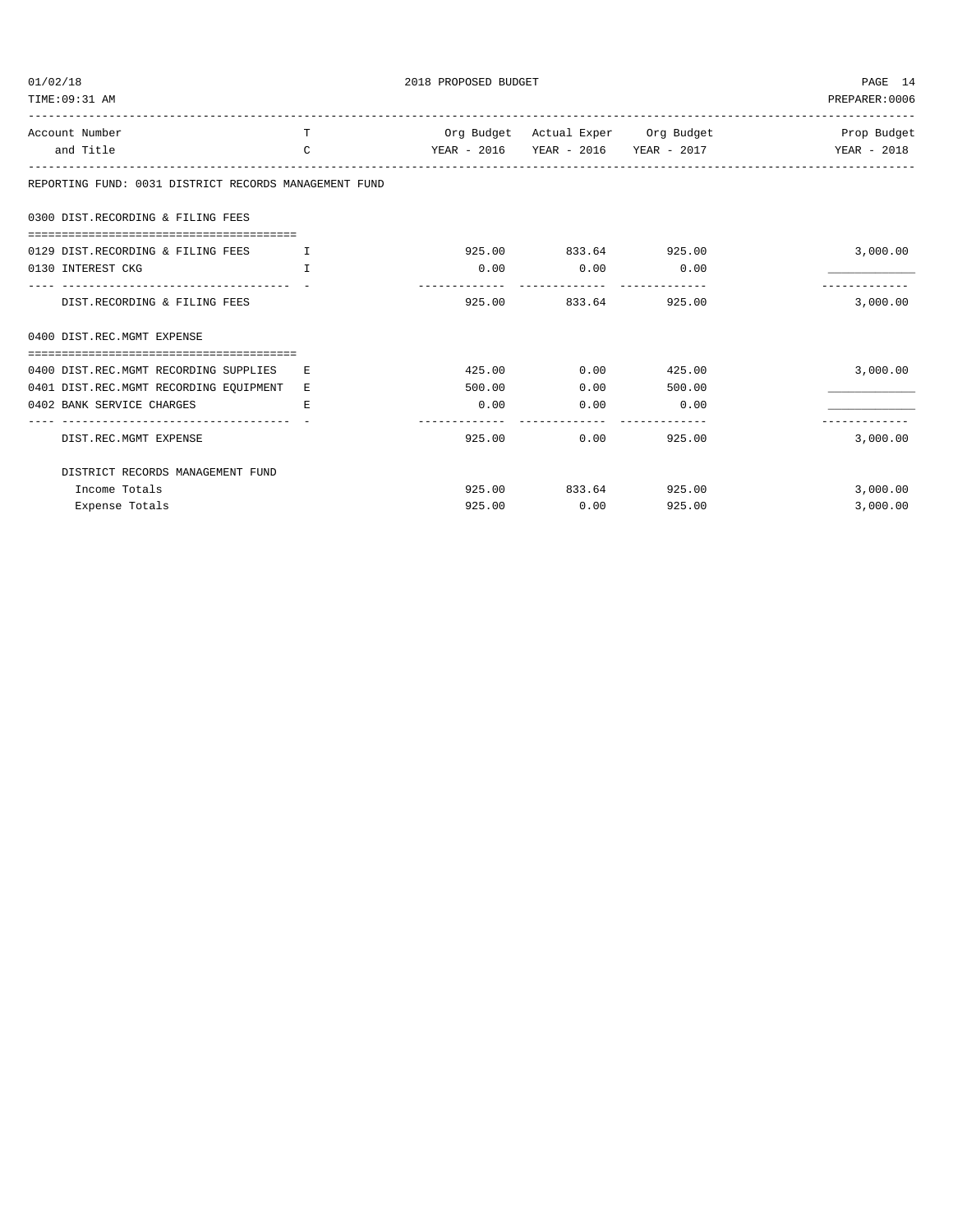| 01/02/18                                      |              | PAGE 15  |                            |                                     |                                                       |
|-----------------------------------------------|--------------|----------|----------------------------|-------------------------------------|-------------------------------------------------------|
| TIME: 09:31 AM                                |              |          |                            |                                     | PREPARER: 0006                                        |
| Account Number                                | T            |          |                            |                                     | Org Budget Actual Exper Org Budget 1999 - Prop Budget |
| and Title                                     | C            |          |                            | YEAR - 2016 YEAR - 2016 YEAR - 2017 | YEAR - 2018                                           |
| REPORTING FUND: 0032 ARCHIVE FUND             |              |          |                            |                                     |                                                       |
| 0300 REVENUE                                  |              |          |                            |                                     |                                                       |
|                                               |              |          |                            |                                     |                                                       |
| 0129 CIVIL FEES REVENUE                       | $\mathbf{I}$ |          | 6,505.00 5,775.00 6,505.00 |                                     | 7,915.00                                              |
| 0130 RECORDS PRESERVATION                     | T            |          |                            | 0.00                                |                                                       |
| ----------------------------------<br>REVENUE |              |          | 6,505.00 5,775.00 6,505.00 |                                     | 7,915.00                                              |
| 0400 EXPENDITURES                             |              |          |                            |                                     |                                                       |
| ======================================        |              |          |                            |                                     |                                                       |
| 0200 PAYROLL TAX                              | E.           | 250.00   | 0.00                       | 250.00                              | 399.00                                                |
| 0210 RETIREMENT                               | E.           | 250.00   | 0.00                       | 250.00                              | 301.00                                                |
| 0401 SUPPLIES                                 | Ε            | 2,915.00 | 0.00                       | 2,915.00                            | 2,915.00                                              |
| 0402 PART TIME CLERK                          | E.           | 3,090.00 | 0.00                       | 3,090.00                            | 4,300.00                                              |
| EXPENDITURES                                  |              | 6,505.00 | 0.00                       | -------------<br>6,505.00           | -------------<br>7,915.00                             |
| ARCHIVE FUND                                  |              |          |                            |                                     |                                                       |
| Income Totals                                 |              |          | 6,505.00 5,775.00 6,505.00 |                                     | 7,915.00                                              |
| Expense Totals                                |              | 6,505.00 | 0.00                       | 6,505.00                            | 7,915.00                                              |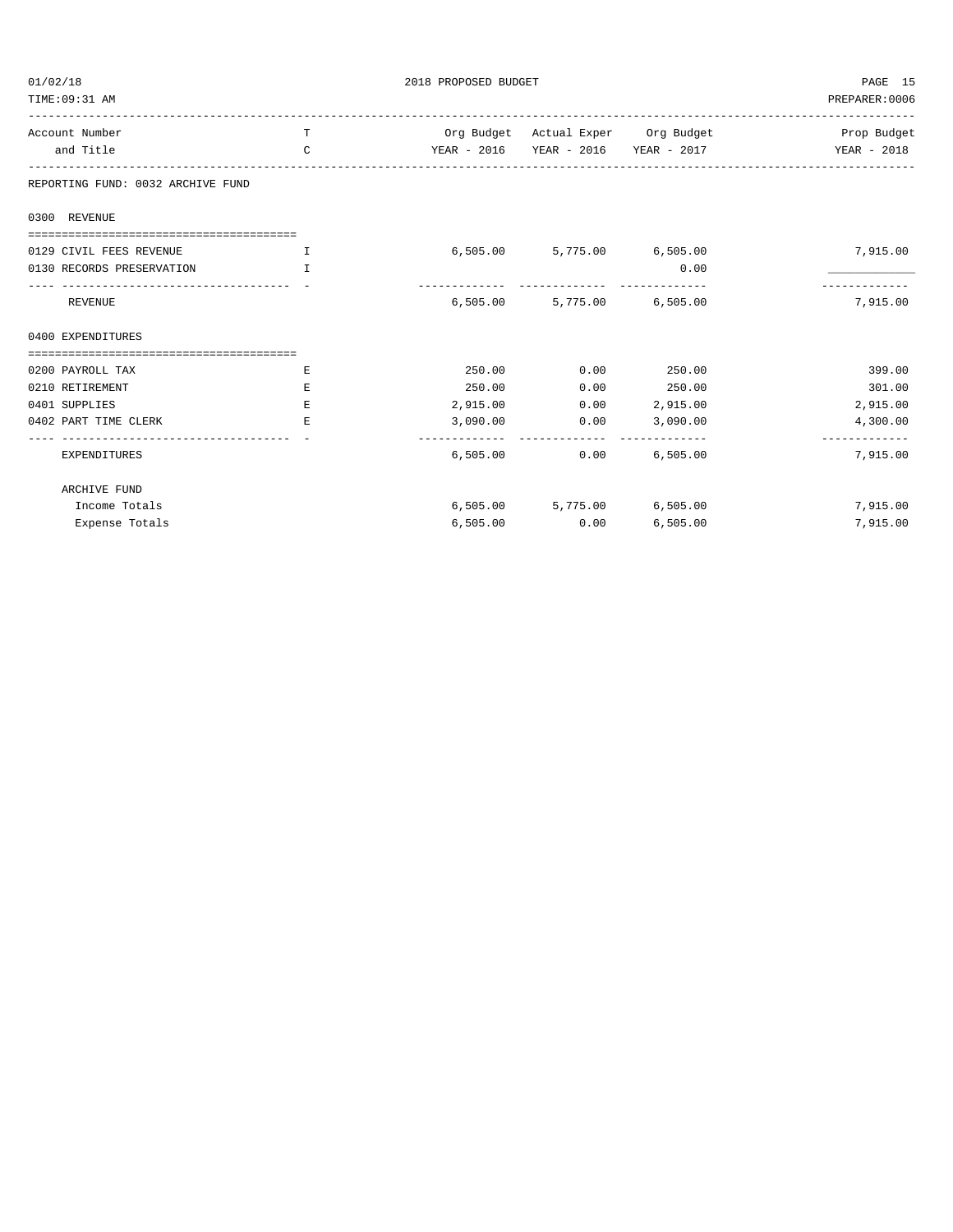| 01/02/18                                                                                                                                                                                                                                                                                                                        |              | 2018 PROPOSED BUDGET | PAGE 16<br>PREPARER: 0006    |                                     |             |
|---------------------------------------------------------------------------------------------------------------------------------------------------------------------------------------------------------------------------------------------------------------------------------------------------------------------------------|--------------|----------------------|------------------------------|-------------------------------------|-------------|
| TIME: 09:31 AM                                                                                                                                                                                                                                                                                                                  |              |                      |                              |                                     |             |
| Account Number                                                                                                                                                                                                                                                                                                                  | T            |                      |                              | Org Budget Actual Exper Org Budget  | Prop Budget |
| and Title                                                                                                                                                                                                                                                                                                                       | C            |                      |                              | YEAR - 2016 YEAR - 2016 YEAR - 2017 | YEAR - 2018 |
| REPORTING FUND: 0040 COURTHOUSE SECURITY                                                                                                                                                                                                                                                                                        |              |                      |                              |                                     |             |
| 0300 INCOME                                                                                                                                                                                                                                                                                                                     |              |                      |                              |                                     |             |
|                                                                                                                                                                                                                                                                                                                                 |              |                      |                              |                                     |             |
| 0129 RECORDING & FILING FEE<br>$\mathbf{I}$ and $\mathbf{I}$ and $\mathbf{I}$ and $\mathbf{I}$ and $\mathbf{I}$ and $\mathbf{I}$ and $\mathbf{I}$ and $\mathbf{I}$ and $\mathbf{I}$ and $\mathbf{I}$ and $\mathbf{I}$ and $\mathbf{I}$ and $\mathbf{I}$ and $\mathbf{I}$ and $\mathbf{I}$ and $\mathbf{I}$ and $\mathbf{I}$ and |              |                      | 11,000.00 7,967.52 11,000.00 |                                     | 11,000.00   |
| 0130 INTEREST CHS                                                                                                                                                                                                                                                                                                               | $\mathbb{T}$ | 0.00                 | 0.00                         | 0.00                                |             |
| 0131 TEXPOOL INTEREST                                                                                                                                                                                                                                                                                                           | $\mathbf{I}$ | 0.00                 | 0.00                         | 0.00                                |             |
| INCOME                                                                                                                                                                                                                                                                                                                          |              |                      | 11,000.00 7,967.52 11,000.00 |                                     | 11,000.00   |
| 0400 EXPENSE                                                                                                                                                                                                                                                                                                                    |              |                      |                              |                                     |             |
|                                                                                                                                                                                                                                                                                                                                 |              |                      |                              |                                     |             |
| 0100 DIST.BALIFF MILEAGE CHARGE                                                                                                                                                                                                                                                                                                 | Е            |                      | 124.00   0.00   124.00       |                                     | 124.00      |
| 0200 PAYROLL TAX                                                                                                                                                                                                                                                                                                                | E.           | 20.00                | 21.12                        | 20.00                               | 20.00       |
| 0361 COURTHOUSE SECURITY ENHANCEMENT                                                                                                                                                                                                                                                                                            | E            |                      | 10,581.00 5,420.30 10,581.00 |                                     | 10,581.00   |
| 0362 BALIFF CHARGES                                                                                                                                                                                                                                                                                                             | E.           | 275.00               | 276.00                       | 275.00                              | 275.00      |
| 0363 CHS TRAINING                                                                                                                                                                                                                                                                                                               | E.           | 0.00                 | 0.00                         | 0.00                                |             |
| 0364 BANK CHARGES                                                                                                                                                                                                                                                                                                               | $\mathbf I$  | 0.00                 | 0.00                         | 0.00                                |             |
| 0901 CAPITOL OUTLAY                                                                                                                                                                                                                                                                                                             | E.           | 0.00<br>. <u>.</u> . | 0.00                         | 0.00                                |             |
| <b>EXPENSE</b>                                                                                                                                                                                                                                                                                                                  |              |                      | 11,000.00 5,717.42 11,000.00 |                                     | 11,000.00   |
| COURTHOUSE SECURITY                                                                                                                                                                                                                                                                                                             |              |                      |                              |                                     |             |
| Income Totals                                                                                                                                                                                                                                                                                                                   |              |                      | 11,000.00 7,967.52 11,000.00 |                                     | 11,000.00   |
| Expense Totals                                                                                                                                                                                                                                                                                                                  |              | 11,000.00            | 5,717.42                     | 11,000.00                           | 11,000.00   |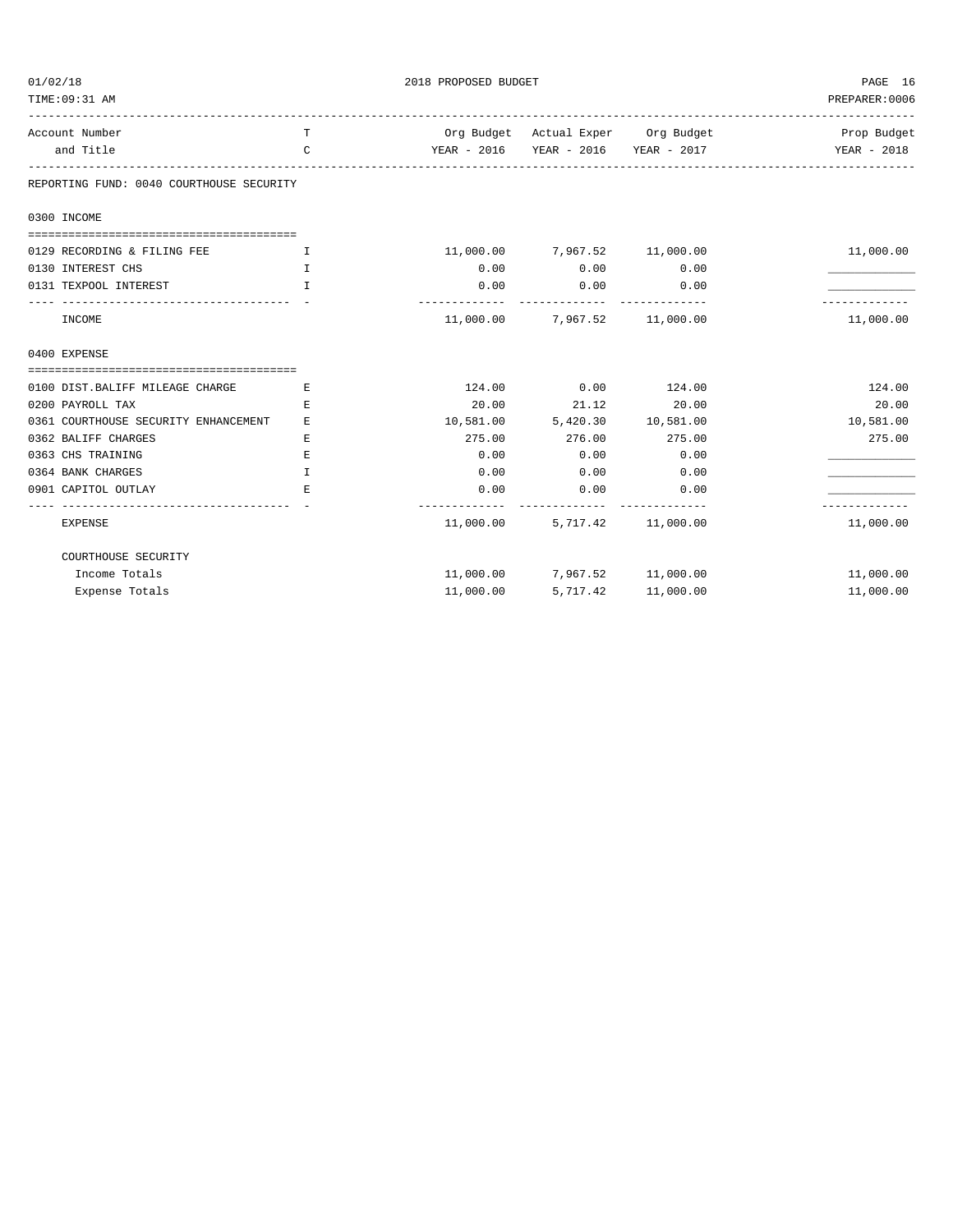| 01/02/18                                           |              | 2018 PROPOSED BUDGET   | PAGE 17                                                         |                                     |                              |
|----------------------------------------------------|--------------|------------------------|-----------------------------------------------------------------|-------------------------------------|------------------------------|
| TIME: 09:31 AM                                     |              |                        |                                                                 |                                     | PREPARER: 0006               |
| Account Number                                     | т            |                        |                                                                 | Org Budget Actual Exper Org Budget  | -------------<br>Prop Budget |
| and Title                                          | C            |                        |                                                                 | YEAR - 2016 YEAR - 2016 YEAR - 2017 | YEAR - 2018                  |
| REPORTING FUND: 0050 JUSTICE COURT TECHNOLOGY FUND |              |                        |                                                                 |                                     |                              |
| 0300 INCOME                                        |              |                        |                                                                 |                                     |                              |
|                                                    |              |                        |                                                                 |                                     |                              |
| 0100 FINE FEES                                     | T            |                        | 10,000.00 6,354.67 10,000.00                                    |                                     | 10,000.00                    |
| 0150 GENERAL FUND USAGE                            | I            | 0.00                   | 0.00                                                            | 0.00                                |                              |
| 0151 TAKEN FROM RESERVES                           | $\mathbb{T}$ | 8,500.00               | 0.00                                                            | 8,500.00                            | 8,500.00                     |
| INCOME                                             |              | -------------          | -------------------------------<br>18,500.00 6,354.67 18,500.00 |                                     | -------------<br>18,500.00   |
| 0400 EXPENSE                                       |              |                        |                                                                 |                                     |                              |
|                                                    |              |                        |                                                                 |                                     |                              |
| 0410 PT SALARY                                     | Ε            | 0.00                   | 0.00                                                            | 0.00                                |                              |
| 0411 PAYROLL TAX                                   | Ε            | 0.00                   | 0.00                                                            | 0.00                                |                              |
| 0420 POSTAGE METER                                 | Ε            | 0.00                   | 0.00                                                            | 0.00                                |                              |
| 0430 POSTAGE USED                                  | Ε            | 0.00                   | 0.00                                                            | 0.00                                |                              |
| 0450 SUPPLIES                                      | Ε            | 2,500.00               | 1,717.05                                                        | 2,500.00                            | 2,500.00                     |
| 0451 EQUIPMENT                                     | Ε            | 5,000.00               | 3,502.95                                                        | 5,000.00                            | 5,000.00                     |
| 0452 TICKET WRITER                                 | Ε            | 4,000.00               | 0.00                                                            | 4,000.00                            | 4,000.00                     |
| 0500 EDUCATION                                     | Ε            | 7,000.00<br>---------- | 7,000.00                                                        | 7,000.00                            | 7,000.00<br>-----------      |
| <b>EXPENSE</b>                                     |              |                        | 18,500.00  12,220.00  18,500.00                                 |                                     | 18,500.00                    |
| JUSTICE COURT TECHNOLOGY FUND                      |              |                        |                                                                 |                                     |                              |
| Income Totals                                      |              |                        | 18,500.00 6,354.67 18,500.00                                    |                                     | 18,500.00                    |
| Expense Totals                                     |              | 18,500.00              | 12,220.00                                                       | 18,500.00                           | 18,500.00                    |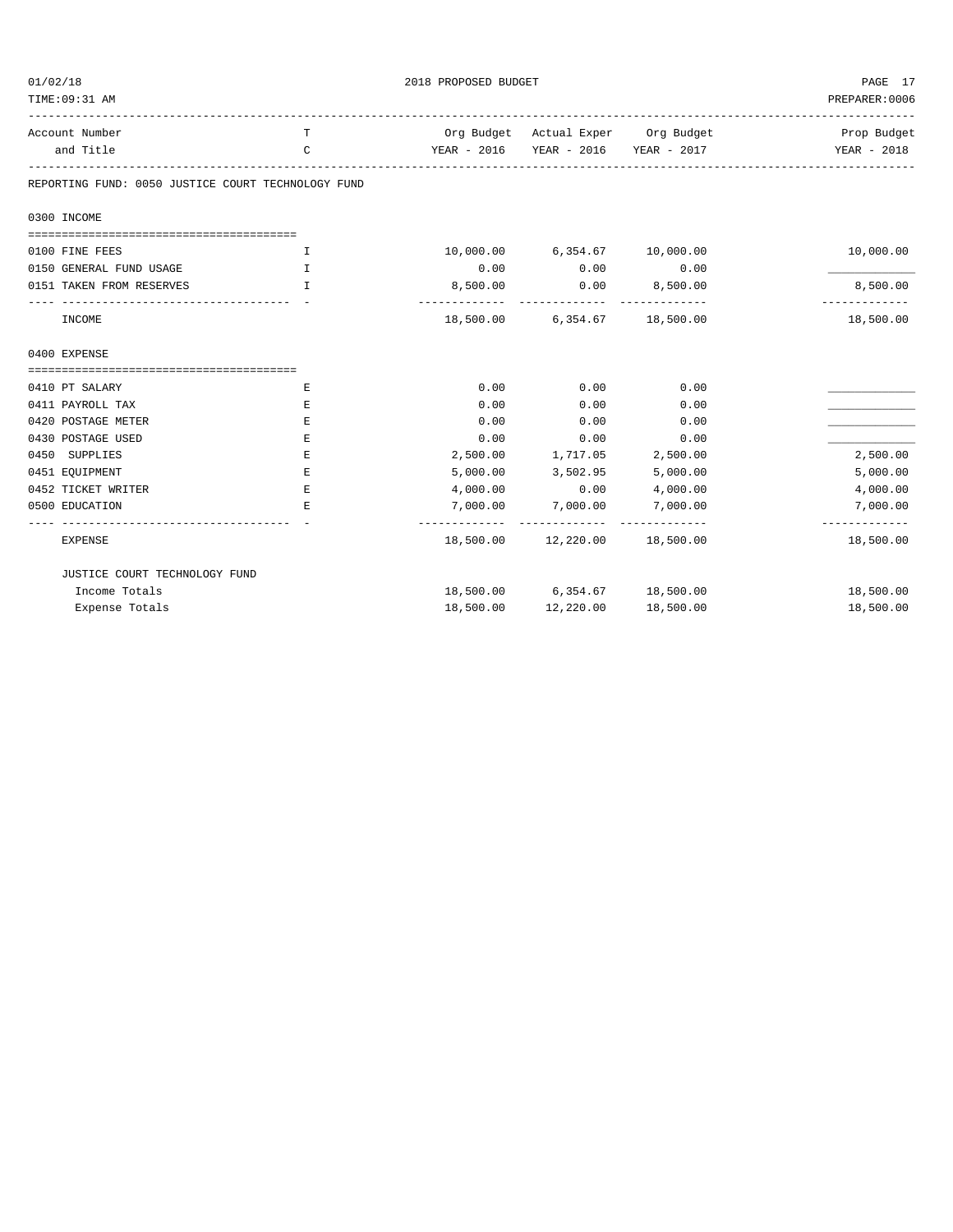| 01/02/18                              |               | 2018 PROPOSED BUDGET                            |                             |                                 |                |  |
|---------------------------------------|---------------|-------------------------------------------------|-----------------------------|---------------------------------|----------------|--|
| TIME: 09:31 AM                        |               |                                                 |                             | ------------------------------- | PREPARER: 0006 |  |
| Account Number                        | T.            | Org Budget Actual Exper Org Budget              |                             |                                 | Prop Budget    |  |
| and Title                             | $\mathcal{C}$ | YEAR - 2016 YEAR - 2016 YEAR - 2017 YEAR - 2018 |                             |                                 |                |  |
| REPORTING FUND: 0060 JAIL RESTORATION |               |                                                 |                             |                                 |                |  |
| 0300 JAIL REPAIRS                     |               |                                                 |                             |                                 |                |  |
|                                       |               |                                                 |                             |                                 |                |  |
| 0101 INTEREST CKG ACCT                | I             |                                                 | $0.00$ $0.00$ $0.00$ $0.00$ |                                 |                |  |
| 0110 FUNDS DEDICATED                  | T             | 0.00                                            | $0.00$ 0.00                 |                                 |                |  |
|                                       |               | ----------                                      | ------------                |                                 |                |  |
| JAIL REPAIRS                          |               | 0.00                                            | 0.00                        | 0.00                            | 0.00           |  |
| 0400 JAIL REPAIRS                     |               |                                                 |                             |                                 |                |  |
|                                       |               |                                                 |                             |                                 |                |  |
| 0101 BANK CHARGES                     | Е             |                                                 | $0.00$ $0.00$ $0.00$ $0.00$ |                                 |                |  |
| 0102 REPAIRS                          | E.            | 0.00                                            | $0.00$ 0.00                 |                                 |                |  |
| 0103 AIRTIME COP SINC                 | E.            |                                                 | $0.00$ 1,673.24 0.00        |                                 |                |  |
| <b>JAIL REPAIRS</b>                   |               | -----------<br>0.00                             |                             | 1,673.24 0.00                   | 0.00           |  |
| <b>JAIL RESTORATION</b>               |               |                                                 |                             |                                 |                |  |
| Income Totals                         |               |                                                 | $0.00$ $0.00$ $0.00$ $0.00$ |                                 | 0.00           |  |
| Expense Totals                        |               | 0.00                                            | 1,673.24                    | 0.00                            | 0.00           |  |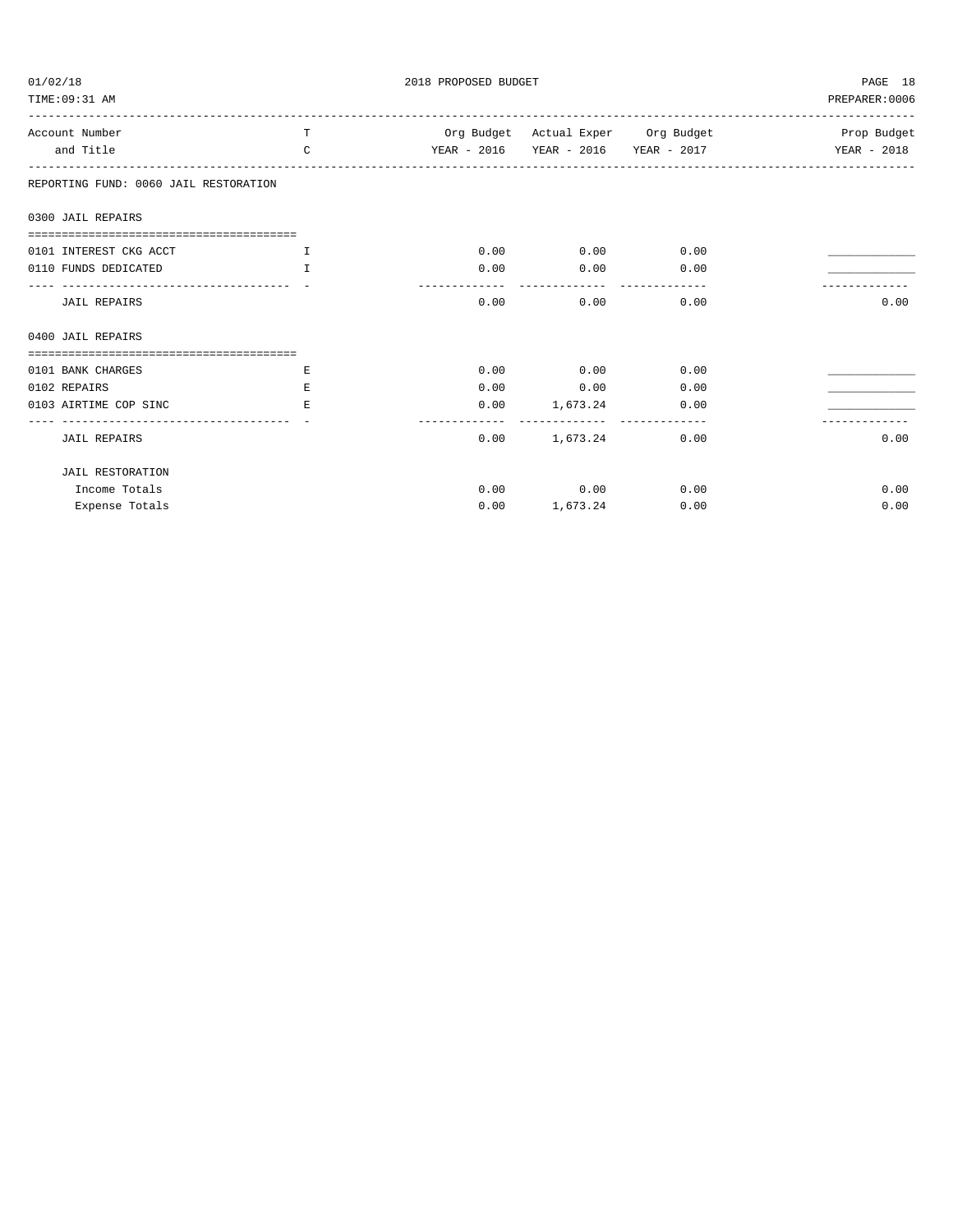| 01/02/18                                    | 2018 PROPOSED BUDGET | PAGE 19     |                                    |      |                |
|---------------------------------------------|----------------------|-------------|------------------------------------|------|----------------|
| TIME: 09:31 AM                              |                      |             |                                    |      | PREPARER: 0006 |
| Account Number                              | т                    |             | Org Budget Actual Exper Org Budget |      | Prop Budget    |
| and Title                                   | C                    | YEAR - 2016 | YEAR - 2016 YEAR - 2017            |      | YEAR - 2018    |
| REPORTING FUND: 0061 PEACE OFFICER TRAINING |                      |             |                                    |      |                |
| 0300 TRAINING INCOME                        |                      |             |                                    |      |                |
|                                             |                      |             |                                    |      |                |
| 0100 PEACE OFFICER REVENUE                  |                      |             | 1,163.00 1,154.40 0.00             |      |                |
| 0101 COMMISSARY INTEREST                    | T                    | 0.00        | 0.00                               | 0.00 |                |
| TRAINING INCOME                             |                      |             | 1, 163.00 1, 154.40                | 0.00 | 0.00           |
| PEACE OFFICER TRAINING                      |                      |             |                                    |      |                |
| Income Totals                               |                      |             | 1, 163.00 1, 154.40                | 0.00 | 0.00           |
| Expense Totals                              |                      | 0.00        | 0.00                               | 0.00 | 0.00           |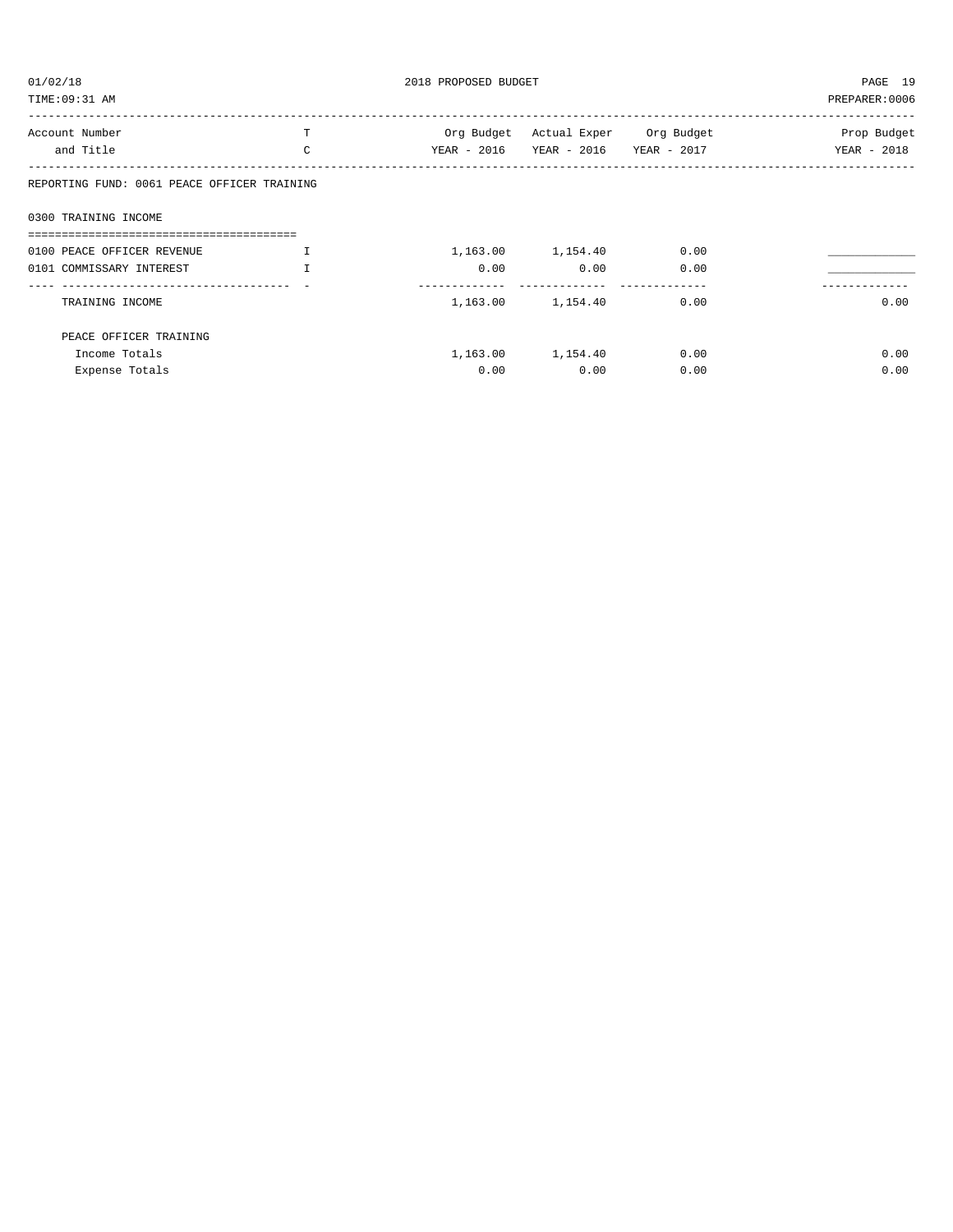| 01/02/18                                                                   |              | 2018 PROPOSED BUDGET   | PAGE 20                                                 |                                     |                |
|----------------------------------------------------------------------------|--------------|------------------------|---------------------------------------------------------|-------------------------------------|----------------|
| TIME: 09:31 AM<br>----------------------------                             |              |                        |                                                         |                                     | PREPARER: 0006 |
| Account Number                                                             | T.           |                        |                                                         | Org Budget Actual Exper Org Budget  | Prop Budget    |
| and Title                                                                  | $\mathsf{C}$ |                        |                                                         | YEAR - 2016 YEAR - 2016 YEAR - 2017 | YEAR - 2018    |
| REPORTING FUND: 0062 SHERIFF SEIZURE                                       |              |                        |                                                         |                                     |                |
| 0300 INCOME                                                                |              |                        |                                                         |                                     |                |
|                                                                            |              |                        |                                                         |                                     |                |
| 0301 SHERIFF SEIZURE FUND BALANCE<br>----------------------------------- - | $\mathbf{I}$ |                        | $0.00$ 10,670.41 0.00                                   |                                     |                |
| INCOME                                                                     |              | 0.00                   |                                                         | 10,670.41 0.00                      | 0.00           |
| 0400 REVENUE                                                               |              |                        |                                                         |                                     |                |
| 0401 SHERIFF SEIZURE INTEREST INCOME                                       | $\mathbf{I}$ | 0.00                   | 100.00                                                  | 0.00                                |                |
| 0402 MISCELLANEOUS INCOME                                                  | I            |                        | $0.00$ 19.17 $0.00$                                     |                                     |                |
| 0499 SHERIFF SEIZURE TRANSFERS IN I                                        |              |                        | $0.00$ 1,739.17 0.00                                    |                                     |                |
| REVENUE                                                                    |              | --------------<br>0.00 | -----------------------------<br>1,858.34               | 0.00                                | 0.00           |
| 0500 EXPENSES                                                              |              |                        |                                                         |                                     |                |
|                                                                            |              |                        |                                                         |                                     |                |
| 0501 SHERIFF SEIZURE EXPENSES                                              | E.           | -----------            | $0.00$ 5,002.57 0.00<br>------------------------------- |                                     |                |
| <b>EXPENSES</b>                                                            |              | 0.00                   | 5,002.57                                                | 0.00                                | 0.00           |
| SHERIFF SEIZURE                                                            |              |                        |                                                         |                                     |                |
| Income Totals                                                              |              |                        | $0.00$ 12,528.75                                        | 0.00                                | 0.00           |
| Expense Totals                                                             |              | 0.00                   | 5,002.57                                                | 0.00                                | 0.00           |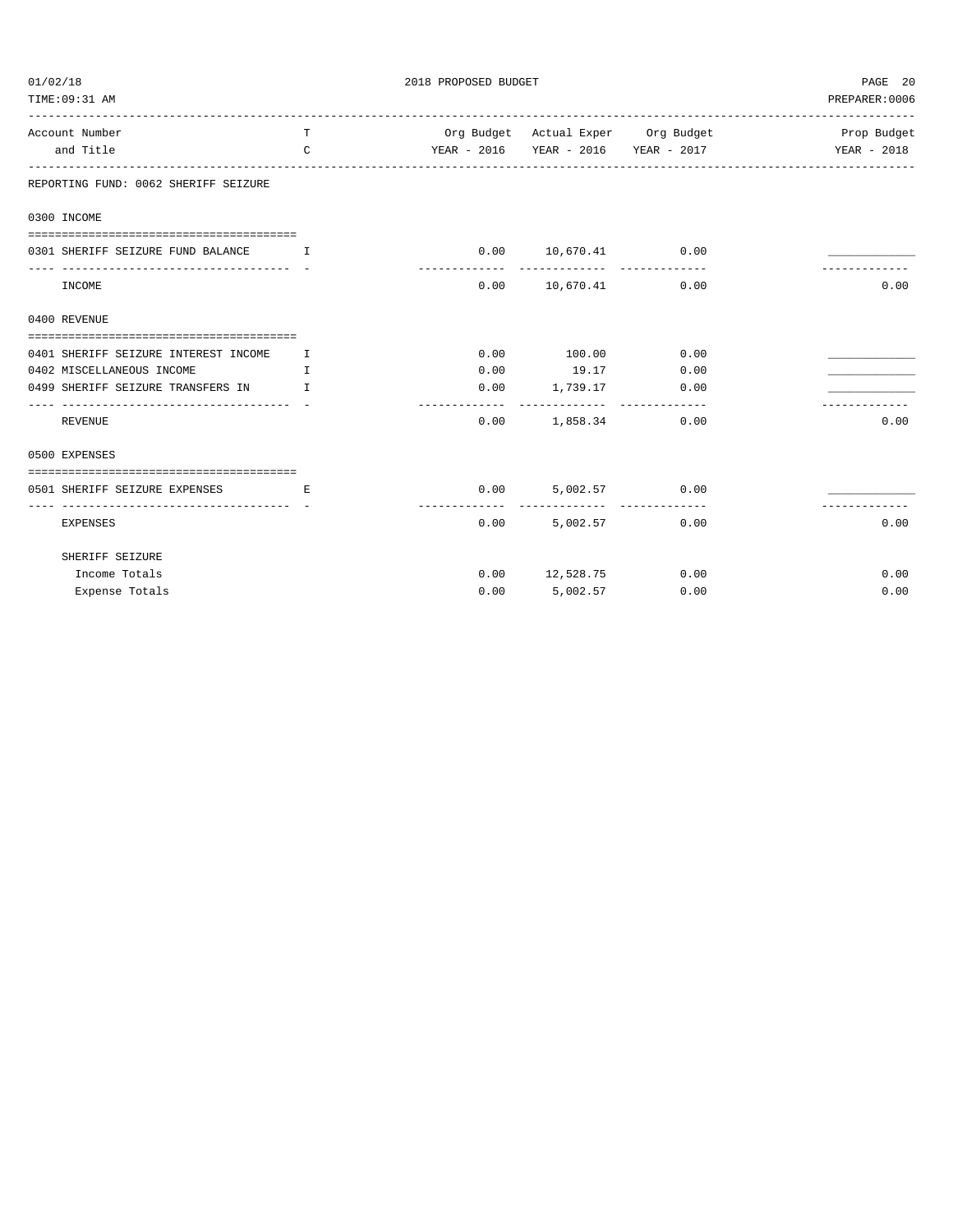| 01/02/18                                          |                                        | PAGE 21                            |                        |                                     |                |
|---------------------------------------------------|----------------------------------------|------------------------------------|------------------------|-------------------------------------|----------------|
| TIME: 09:31 AM                                    |                                        |                                    |                        |                                     | PREPARER: 0006 |
| Account Number                                    | T                                      | Org Budget Actual Exper Org Budget |                        |                                     | Prop Budget    |
| and Title                                         | $\mathcal{C}$                          |                                    |                        | YEAR - 2016 YEAR - 2016 YEAR - 2017 | YEAR - 2018    |
| REPORTING FUND: 0063 COMMISSARY                   |                                        |                                    |                        |                                     |                |
| 0300 INCOME                                       |                                        |                                    |                        |                                     |                |
|                                                   |                                        |                                    |                        |                                     |                |
| 0301 FUND BALANCE                                 | $\mathbf{I}$                           |                                    | $0.00$ 540.47 0.00     |                                     |                |
| INCOME                                            |                                        |                                    | $0.00$ 540.47 0.00     |                                     | 0.00           |
| 0400 REVENUE                                      |                                        |                                    |                        |                                     |                |
|                                                   |                                        |                                    |                        |                                     |                |
| 0401 SALES REVENUE                                | $\top$                                 |                                    | $0.00$ $716.16$ $0.00$ |                                     |                |
| 0402 INTEREST                                     | $\mathbf{T}$                           | 0.00                               | $0.76$ 0.00            |                                     |                |
| <b>REVENUE</b>                                    |                                        |                                    | $0.00$ $716.92$        | 0.00                                | 0.00           |
| 0500 EXPENSES                                     |                                        |                                    |                        |                                     |                |
| 0501 COMMISSARY EXPENSE                           | and the control of the state of the Ri |                                    | $0.00$ 963.19 0.00     |                                     |                |
| ---------------------------- -<br><b>EXPENSES</b> |                                        |                                    | $0.00$ 963.19          | 0.00                                | 0.00           |
| COMMISSARY                                        |                                        |                                    |                        |                                     |                |
| Income Totals                                     |                                        | 0.00                               | 1,257.39 0.00          |                                     | 0.00           |
| Expense Totals                                    |                                        | 0.00                               | 963.19                 | 0.00                                | 0.00           |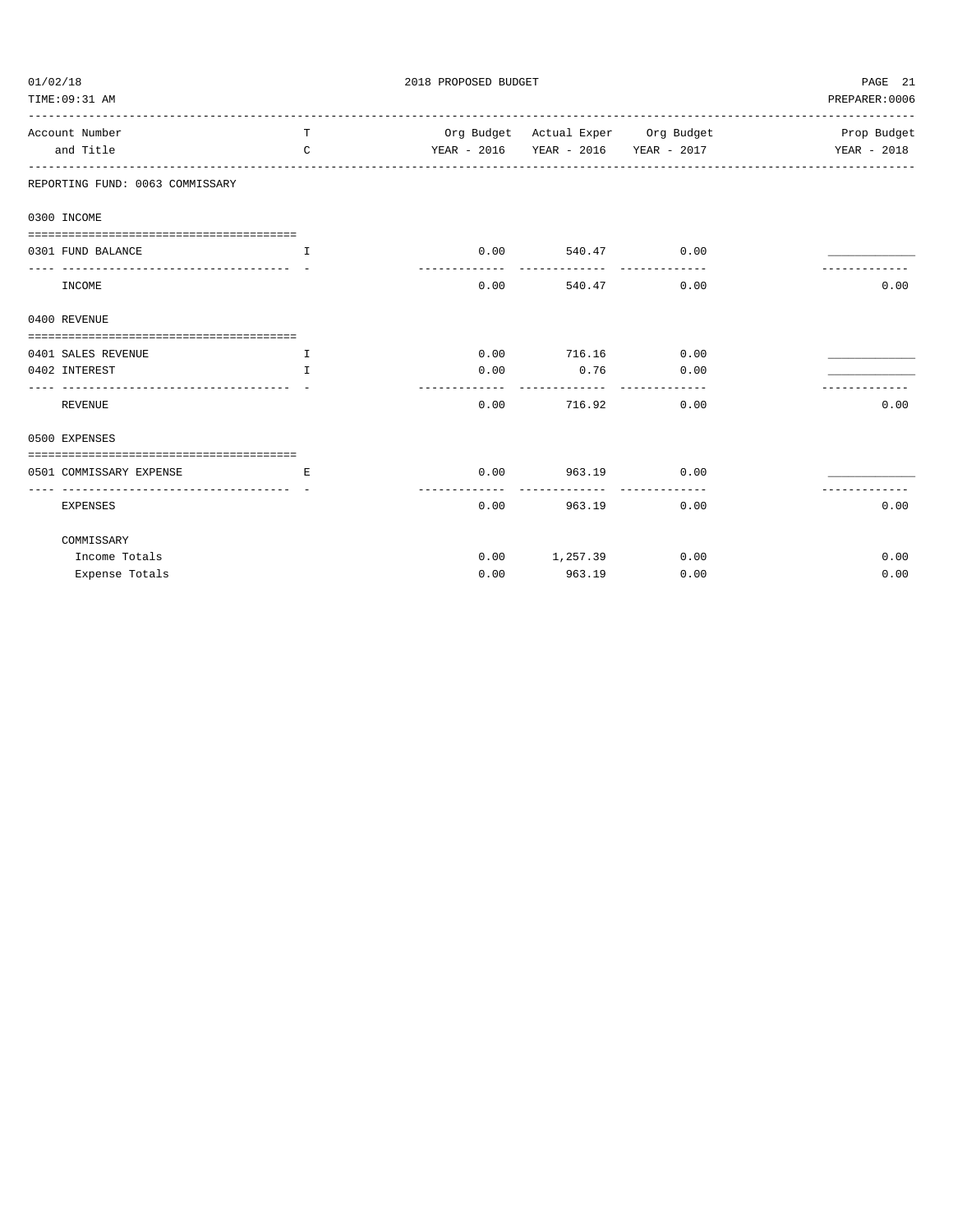| 01/02/18                                                 |               | 2018 PROPOSED BUDGET | PAGE 22               |      |                                                     |
|----------------------------------------------------------|---------------|----------------------|-----------------------|------|-----------------------------------------------------|
| TIME: 09:31 AM                                           |               |                      |                       |      | PREPARER: 0006                                      |
| Account Number                                           | T             |                      |                       |      | Org Budget Actual Exper Org Budget The Strop Budget |
| and Title                                                | $\mathcal{C}$ |                      |                       |      |                                                     |
| REPORTING FUND: 0070 TXDOT ROAD GRANT                    |               |                      |                       |      |                                                     |
| 0300 TXDOT ROAD GRANT REBENUE                            |               |                      |                       |      |                                                     |
| ======================================                   |               |                      |                       |      |                                                     |
| 0129 REVENUE FROM TXDOT                                  |               | 0.00                 | 0.00                  | 0.00 |                                                     |
| 0130 COUNTY MATCHING FUNDS                               | $\mathsf{T}$  | 0.00                 | 0.00                  | 0.00 |                                                     |
| TXDOT ROAD GRANT REBENUE                                 |               | 0.00                 | 0.00                  | 0.00 | 0.00                                                |
| 0400 TXDOT ROAD GRANT EXPENSE                            |               |                      |                       |      |                                                     |
|                                                          |               |                      |                       |      |                                                     |
| 0400 ROADWAY EXPENSES                                    | E.            |                      | $0.00$ 49,320.00 0.00 |      |                                                     |
| 0401 LEGAL EXPENSES<br>------------------------------- - | E.            | 0.00                 | 0.00                  | 0.00 |                                                     |
| TXDOT ROAD GRANT EXPENSE                                 |               |                      | 0.00 49,320.00        | 0.00 | 0.00                                                |
| TXDOT ROAD GRANT                                         |               |                      |                       |      |                                                     |
| Income Totals                                            |               |                      | $0.00$ 0.00           | 0.00 | 0.00                                                |
| Expense Totals                                           |               | 0.00                 | 49,320.00             | 0.00 | 0.00                                                |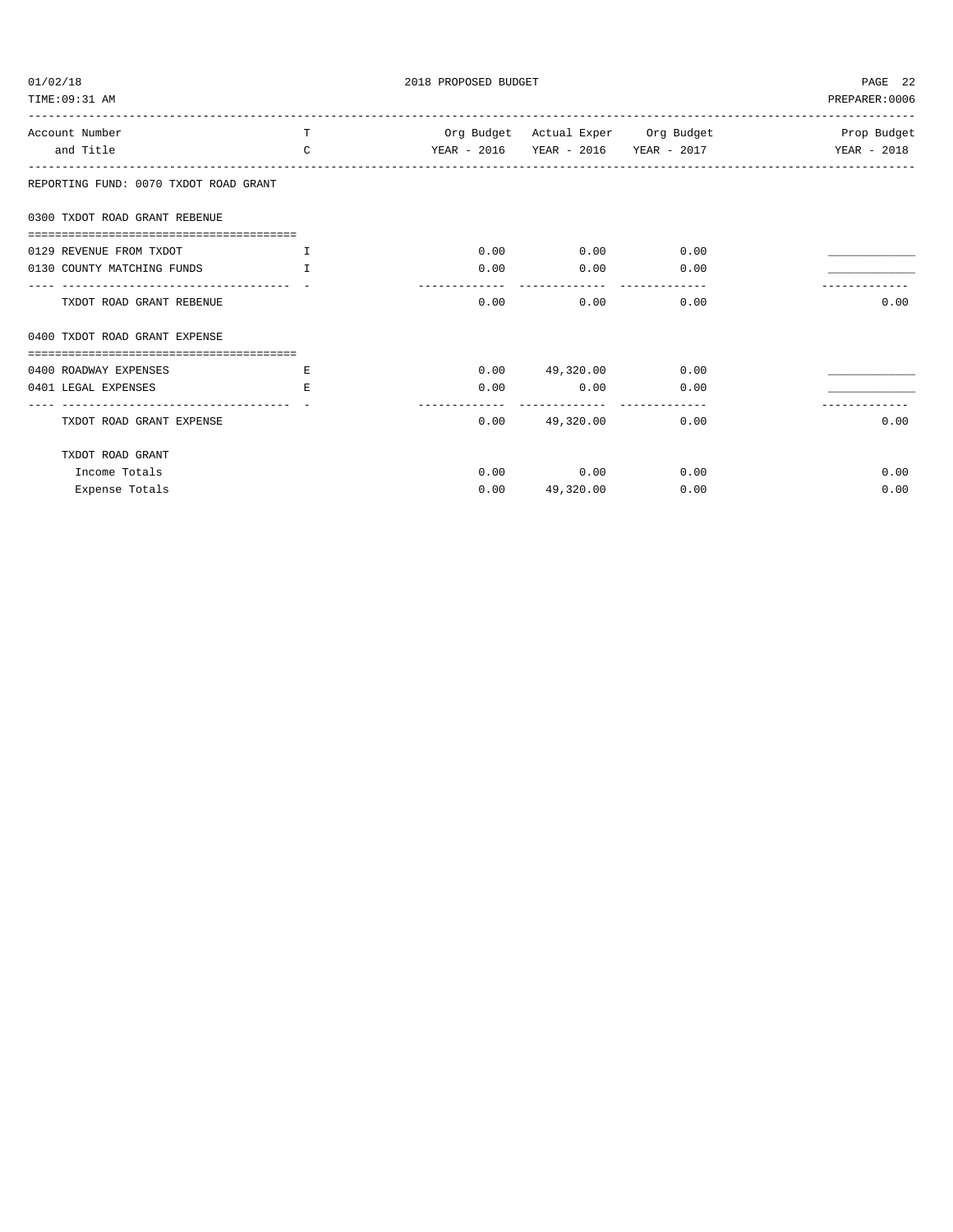| 01/02/18                                                        |               | PAGE 23 |                      |                                     |                                                       |
|-----------------------------------------------------------------|---------------|---------|----------------------|-------------------------------------|-------------------------------------------------------|
| TIME: 09:31 AM                                                  |               |         |                      |                                     | PREPARER: 0006                                        |
| Account Number                                                  | T             |         |                      |                                     | Org Budget Actual Exper Org Budget Norman Prop Budget |
| and Title                                                       | $\mathcal{C}$ |         |                      | YEAR - 2016 YEAR - 2016 YEAR - 2017 | YEAR - 2018                                           |
| REPORTING FUND: 0080 TASK FORCE INDIGENT DEFENSE                |               |         |                      |                                     |                                                       |
| 0300 TASK FORCE INCOME                                          |               |         |                      |                                     |                                                       |
| =====================================                           |               |         |                      |                                     |                                                       |
| 0100 TASK FORCE INCOME<br><b>The Community of The Theory II</b> |               |         | $0.00$ 4,649.25 0.00 |                                     |                                                       |
| TASK FORCE INCOME                                               |               |         | $0.00$ 4,649.25 0.00 |                                     | 0.00                                                  |
| 0400 TASK FORCE EXPENSE                                         |               |         |                      |                                     |                                                       |
| ===================================                             |               |         |                      |                                     |                                                       |
| 0100 TASK FORCE EXPENSE                                         | E.            | 0.00    | $0.00$ 0.00          |                                     |                                                       |
| 0740 TASK FORCE EQUIPMENT                                       | E.            | 0.00    | 0.00                 | 0.00                                |                                                       |
| 0741 TASK FORCE SPECIAL SUPPORT                                 | E.            | 0.00    | $0.00$ 0.00          |                                     |                                                       |
| TASK FORCE EXPENSE                                              |               | 0.00    | 0.00                 | 0.00                                | 0.00                                                  |
| TASK FORCE INDIGENT DEFENSE                                     |               |         |                      |                                     |                                                       |
| Income Totals                                                   |               |         | $0.00$ 4,649.25 0.00 |                                     | 0.00                                                  |
| Expense Totals                                                  |               | 0.00    | 0.00                 | 0.00                                | 0.00                                                  |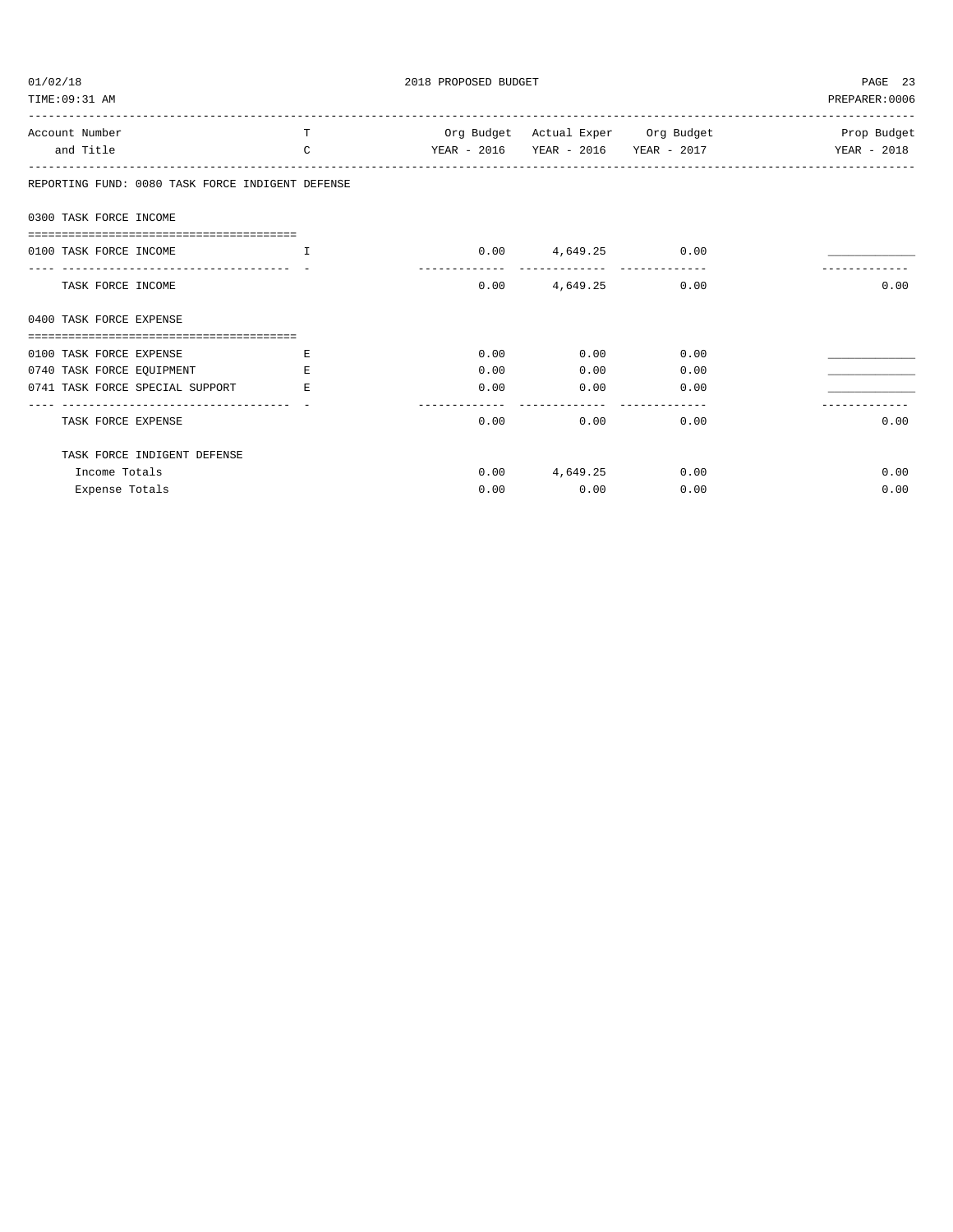| 01/02/18<br>TIME: 09:31 AM                                                | 2018 PROPOSED BUDGET | PAGE 24<br>PREPARER: 0006 |                        |                                     |             |
|---------------------------------------------------------------------------|----------------------|---------------------------|------------------------|-------------------------------------|-------------|
| Account Number                                                            | T.                   |                           |                        | Org Budget Actual Exper Org Budget  | Prop Budget |
| and Title                                                                 | $\mathcal{C}$        |                           |                        | YEAR - 2016 YEAR - 2016 YEAR - 2017 | YEAR - 2018 |
| REPORTING FUND: 0090 CAPITAL OUTLAY FUND                                  |                      |                           |                        |                                     |             |
| 0300 CAPITAL OUTLAY INCOME                                                |                      |                           |                        |                                     |             |
| 0100 FEE RECEIPTS                                                         | $\mathbb{T}$         | 0.00                      | 0.00                   | 0.00                                |             |
| 0101 SALE RECEIPTS                                                        | $\mathbb{T}$         | 0.00                      | 0.00                   | 0.00                                |             |
| 0102 TRANSFERED FROM GENERAL                                              | $\mathbf{T}$         | 0.00                      | 0.00                   | 0.00                                |             |
| 0103 TRANSFERED FROM ROAD & BRIDGE<br>----------------------------------- | T                    | 0.00<br>$- - - - -$       | 0.00<br>-----          | 0.00                                |             |
| CAPITAL OUTLAY INCOME                                                     |                      | 0.00                      | 0.00                   | 0.00                                | 0.00        |
| 0400 EXPENSE                                                              |                      |                           |                        |                                     |             |
|                                                                           |                      |                           |                        |                                     |             |
| 0410 CAPITAL OUTLAY                                                       | E.                   | 0.00                      | 0.00<br>-------------- | 0.00                                |             |
| <b>EXPENSE</b>                                                            |                      | 0.00                      | 0.00                   | 0.00                                | 0.00        |
| CAPITAL OUTLAY FUND                                                       |                      |                           |                        |                                     |             |
| Income Totals                                                             |                      | 0.00                      | 0.00                   | 0.00                                | 0.00        |
| Expense Totals                                                            |                      | 0.00                      | 0.00                   | 0.00                                | 0.00        |